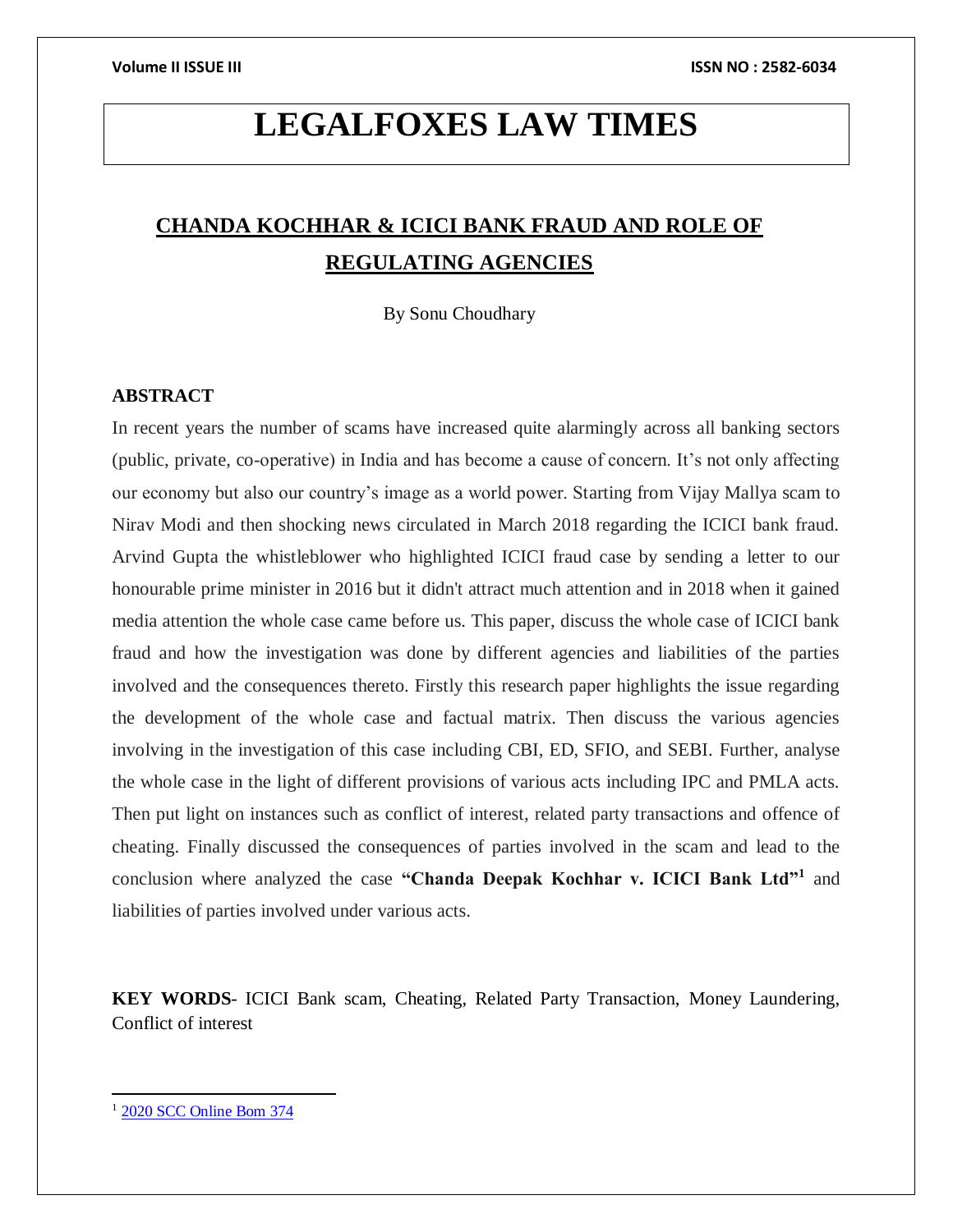$\overline{a}$ 

### **I. INTRODUCTION**

Lately, cases of banking frauds and scams have routinely been elucidated in India. Despite the fact that banking scams in India have regularly been treated as cost of business progression, after the liberalization the recurrence, unpredictability and cost of banking frauds have expanded complex coming about in an intense reason for worry for controllers, for example, the Reserve Bank of India (RBI). RBI, the controller of banks in India, stated fraud as "A deliberate act of omission or commission by any person, carried out in the course of a banking transaction or in the books of accounts maintained manually or under computer system in banks, resulting into wrongful gain to any person for a temporary period or otherwise, with or without any monetary loss to the bank"<sup>2</sup>.

Today, bank scams or frauds have taken every conceivable structure and are predominant in each feature of banking. There is a present requirement for banks to consistently remain alive with regard to danger of scams or frauds, construct solid frameworks that can shield, pre-empt scams, regularly monitors and survey the effectiveness of such preventive frameworks. To prevail with regards to controlling frauds, banks should be proactive and pre-emptive. Many banks, across private and public sector, have seen a significant spike in number of fraud cases in 2019-20 and the quantum of money involved, indicating that challenges on risk management continues, for the industry and the banking regulator, in a big way. This is despite banks being hit by several instances of frauds in recent years.

Recently the Reserve Bank of India (RBI) has been strictly regulating guideline and oversight of banks to prevent scams and financial inconsistencies, more stress given to field level management and making a different unified cadre in the central bank. "The cadre was formed on November 1 last year to strengthen and consolidate the supervision functions, presently scattered across different departments. But, this also creates issues as there is a difference of opinion between top management and officers about the effectiveness of the new division. Officers

<sup>&</sup>lt;sup>2</sup> Available a[t https://rbi.org.in/scripts/BS\\_SpeechesView.aspx?Id=826](https://rbi.org.in/scripts/BS_SpeechesView.aspx?Id=826) visited on December 23,2020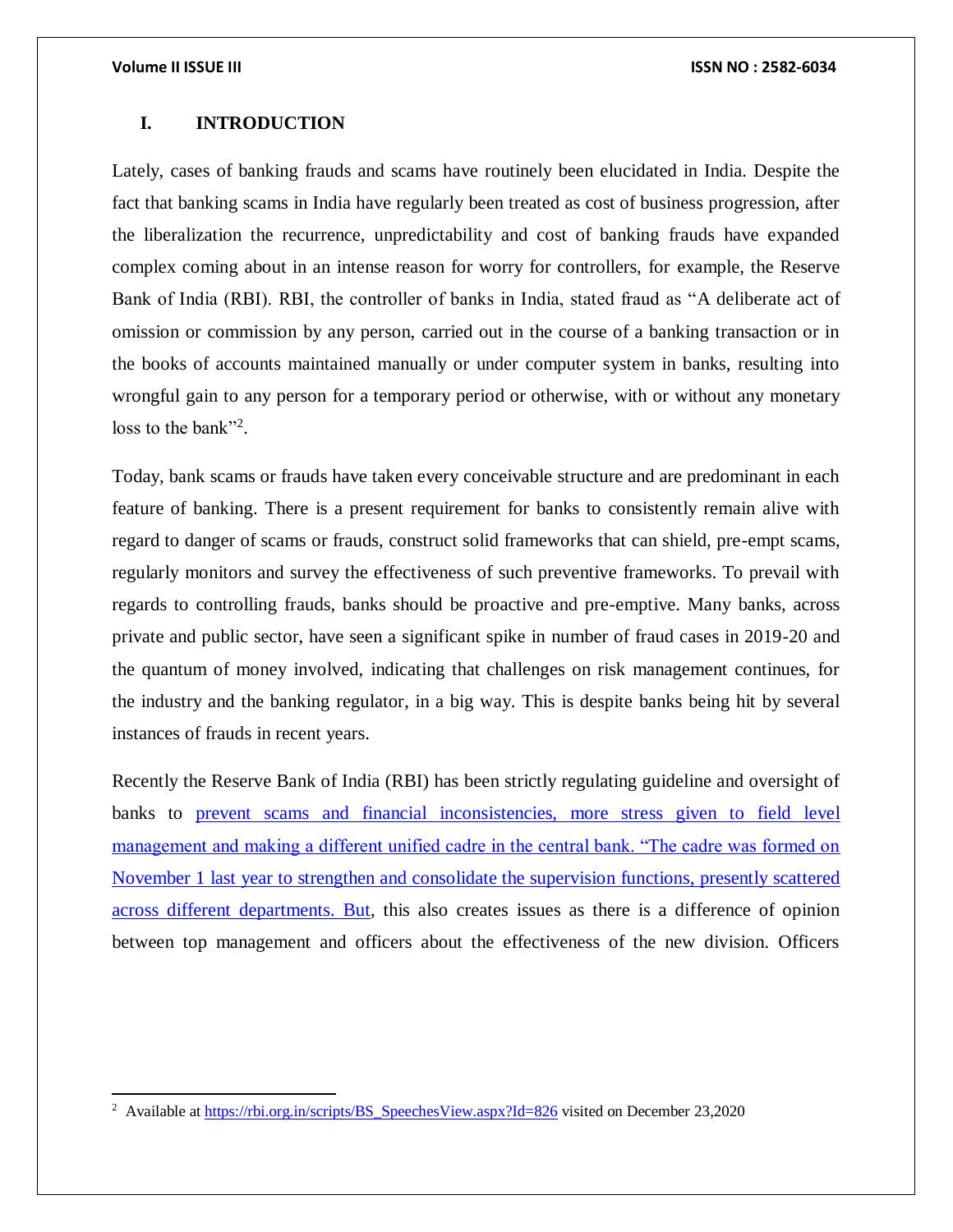$\overline{\phantom{a}}$ 

believe the existing infrastructure needs to be strengthened through training instead of creating a new cadre"<sup>3</sup>.

ICICI bank scams in which big names involved as Ms Chanda kochhar, videcon groups MD and many more stuck the whole world as this is matter of internal strategies for approval of loans and personal benefits too. This case is at investigating stage and various agencies working on this whole case. This research paper focuses on ICICI bank scam and role of different regulating agencies and various related issues.

# **1.1WHO IS CHANDA KOCHHAR?**

In1984 Chanda Kochhar joined ICICI Bank as a management trainee and she was 22 years old at that point of time. By the age of 47, she was appointed as CEO of ICICI bank. "She not only made history by becoming the first woman to lead an Indian bank but she also transformed the entire Indian retail banking industry"<sup>4</sup>.

She was an inspiration for the whole world and she awarded with numerous awards and accolades. Her award list includes:

| <b>LIST OF AWARDS</b>                                                                                                                                                                                                    | <b>YEAR</b> |
|--------------------------------------------------------------------------------------------------------------------------------------------------------------------------------------------------------------------------|-------------|
| Padma Bhushan                                                                                                                                                                                                            | 2011        |
| listed second in Fortune India's list of "Most Powerful Women in<br>Business"                                                                                                                                            | 2014        |
| "Honorary Doctor of Laws degree from Carleton University in Canada<br>in recognition of her pioneering work in the financial sector, effective<br>leadership, and support for engaged business practices" <sup>5</sup> . | 2014        |
| Time's "100 Most Influential People in the World"                                                                                                                                                                        | 2015        |
| ranked 36th on the Forbes "World's 100 Most Powerful Women"                                                                                                                                                              | 2015        |

<sup>4</sup> Available at<https://asiasociety.org/asia-game-changers/chanda-kochhar> visited on December 2,2020 5 Id.

<sup>3</sup> Dinesh Unnikrishnan, *Bank fraud cases see a major spike in 2019-20: How prepared is the RBI?,* Available at [https://www.moneycontrol.com/news/business/bank-fraud-cases-see-a-major-spike-in-2019-20-how-prepared-is](https://www.moneycontrol.com/news/business/bank-fraud-cases-see-a-major-spike-in-2019-20-how-prepared-is-the-rbi-5550861.html%20%20visited%20on%20December%2023)[the-rbi-5550861.html visited on December 23,](https://www.moneycontrol.com/news/business/bank-fraud-cases-see-a-major-spike-in-2019-20-how-prepared-is-the-rbi-5550861.html%20%20visited%20on%20December%2023) 2020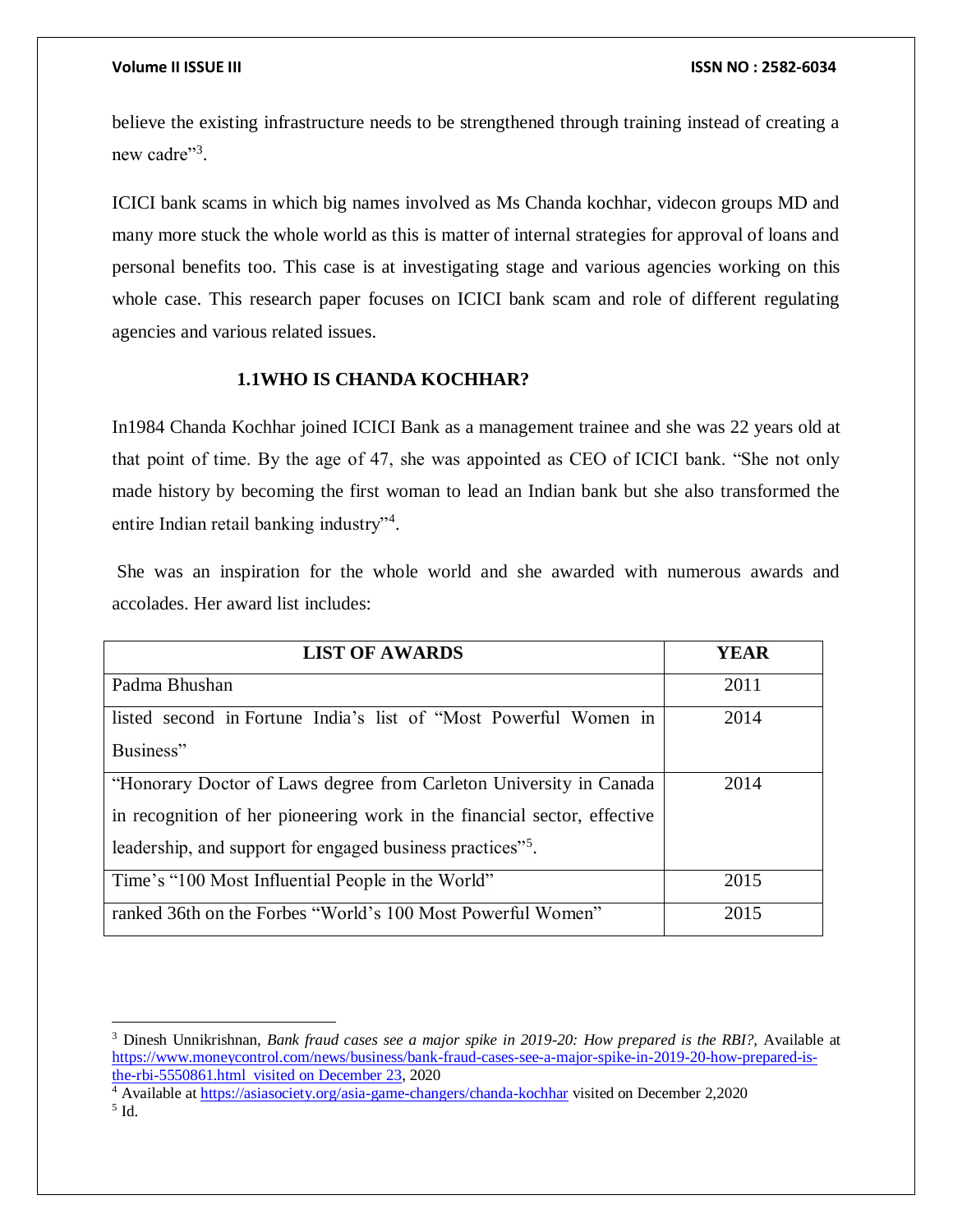$\overline{a}$ 

The term used for Chanda Kochhar quote unquote:

"For breaking the glass ceiling, transforming an industry, and reaching the masses".

She was a mentor to the whole community of Indian women to believe in oneself and prove your worth beyond limits but what was shocking for the whole world when **ICICI Bank scam came in light and Ms Chanda Kochhar was one of the essential party involved in the whole scam.** 

## **II. CASE FACTS AND CHRONOLGY**

# **2.1 FACTUAL MATRIX OF THE CASE<sup>6</sup> :**

The **ICICI (** Industrial Credit and Investment Corporation of India) Bank CEO Chanda Kochhar misused her position as CEO for granting loans to Videocon groups and its related firm which ultimately support her family members. A complaint filed by an investor of ICICI Bank and Videocon groups to the different platform including prime minister's office and on the recommendations of PMO agencies started an investigation. According to the complaint filed by the Arvind Gupta<sup>7</sup> who was the one of the investor, ICICI bank CEO Ms Chanda Kochhar in April 2012, approved suspicious loans to Videocon Group of companies of Rs.3900 crores and during that period Rs.325 crores was also transferred to her husband Deepak Kochhar's firm NuPower Renewable Private Limited.

"The complaint dated March 15, 2016, addressed to Prime Minister Narendra Modi and also a copy to Finance Minister Arun Jaitley and all investigating agencies, mentioning that Deepak Kochhar is the major shareholder of NuPower renewable private ltd and was formed on a 50-50 basis shareholding by Kochhar family members and Videocon Group family members. Around December 2008, Chanda Kochhar was also a shareholder of NuPower, while Joint Managing

<sup>6</sup>Available at [https://www.pgurus.com/icici-bank-head-chanda-kochhar-and-husband-on-the-radar-of-probe](https://www.pgurus.com/icici-bank-head-chanda-kochhar-and-husband-on-the-radar-of-probe-agencies-for-doubtful-loans-to-debt-ridden-videocon-group/#_ftn2)[agencies-for-doubtful-loans-to-debt-ridden-videocon-group/#\\_ftn2](https://www.pgurus.com/icici-bank-head-chanda-kochhar-and-husband-on-the-radar-of-probe-agencies-for-doubtful-loans-to-debt-ridden-videocon-group/#_ftn2) visited on December 3, 2020

<sup>&</sup>lt;sup>7</sup> He is the Whistleblower and also a shareholder of the Videocon group. He also called himself as stakeholderactivist. He examined all the public documents shared by the company and found the transaction of nu-power renewable, company promoted by Deepak Kochhar, her husband. This creates suspicion regarding the loan granting as quid pro quo.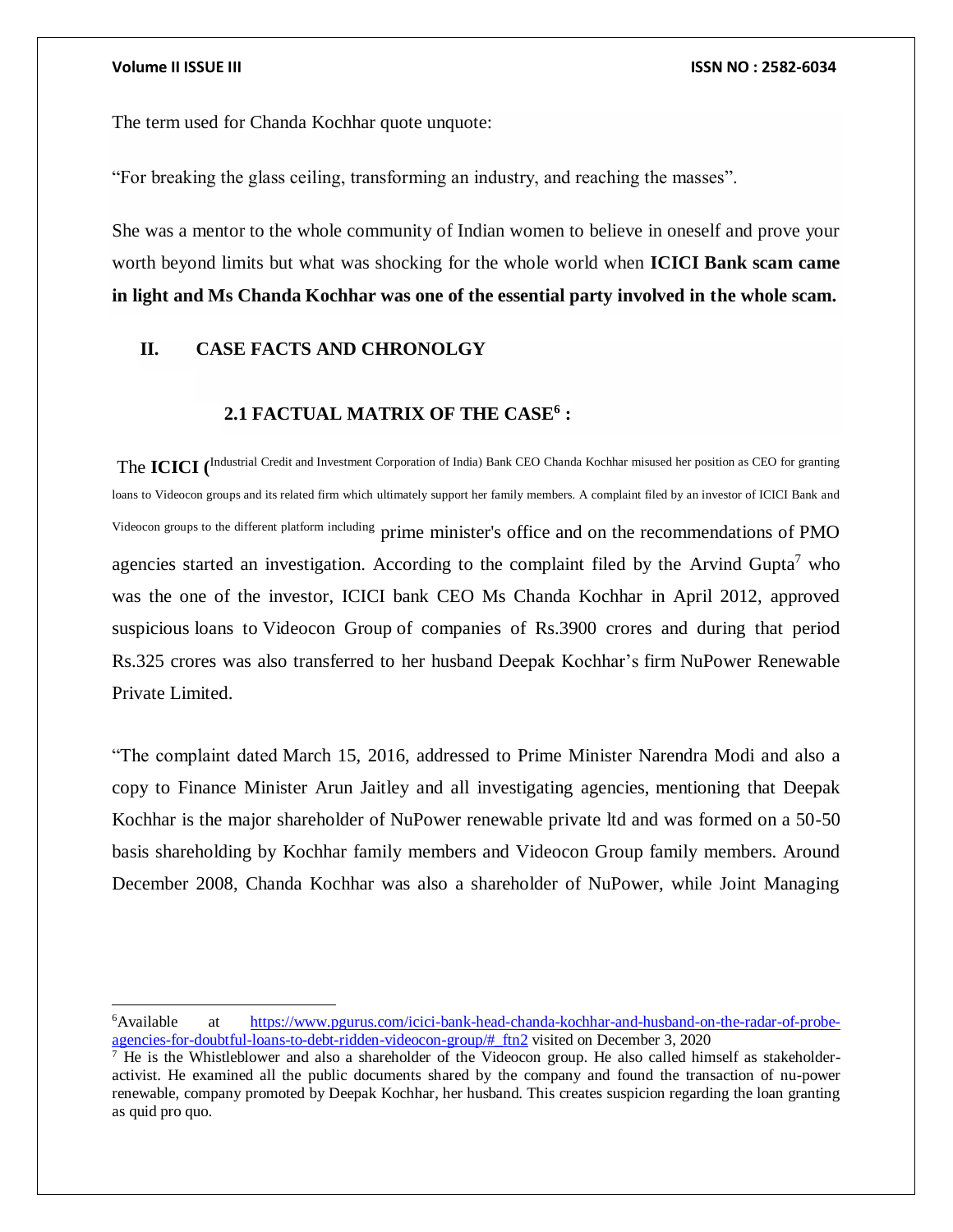$\overline{a}$ 

Director of ICICI Bank Limited at that time period when her mentor K V Kamath was heading the bank"<sup>8</sup>.

In April 2012 the shares of Videocon group of Nu-power Renewables was completely transfer to Kochhar's family and they were the only owner of that industries. After that, the ICICI bank grant loans to various companies belonging to Videocon industries ltd i.e. Rs 3,250 crore (the amount of loan).

The break-up of loan amount approved by ICICI bank to Videocon group in the tabular form given below:

| "Rupee Loan of Rs. 3,250 crore to the Promoters of Videocon Group by ICICI Bank" <sup>9</sup> |                               |
|-----------------------------------------------------------------------------------------------|-------------------------------|
| <b>COMPANY'S NAME</b>                                                                         | Amount of loan in Rs. (Crore) |
| <b>Trend Electronics Limited</b>                                                              | 650                           |
| <b>Century Appliances Limited</b>                                                             | 650                           |
| Kail Limited                                                                                  | 650                           |
| <b>Value Industries Limited</b>                                                               | 650                           |
| Evans Fraser & Company India Limited                                                          | 650                           |
|                                                                                               | 3,250 (Total amount of loan)  |

<sup>8</sup>Available at<https://www.pgurus.com/corporate-governance-mr-narayana-murthy-mr-k-v-kamath-and-ndtv/> visited on December 3, 2020

<sup>9</sup>Available at [https://www.scribd.com/document/374791128/Complaint-of-Arvind-Gupta-on-ICICI-Bank-Videocon-](https://www.scribd.com/document/374791128/Complaint-of-Arvind-Gupta-on-ICICI-Bank-Videocon-Loan-Frauds#download&from_embed)[Loan-Frauds#download&from\\_embed](https://www.scribd.com/document/374791128/Complaint-of-Arvind-Gupta-on-ICICI-Bank-Videocon-Loan-Frauds#download&from_embed) visited on December 4, 2020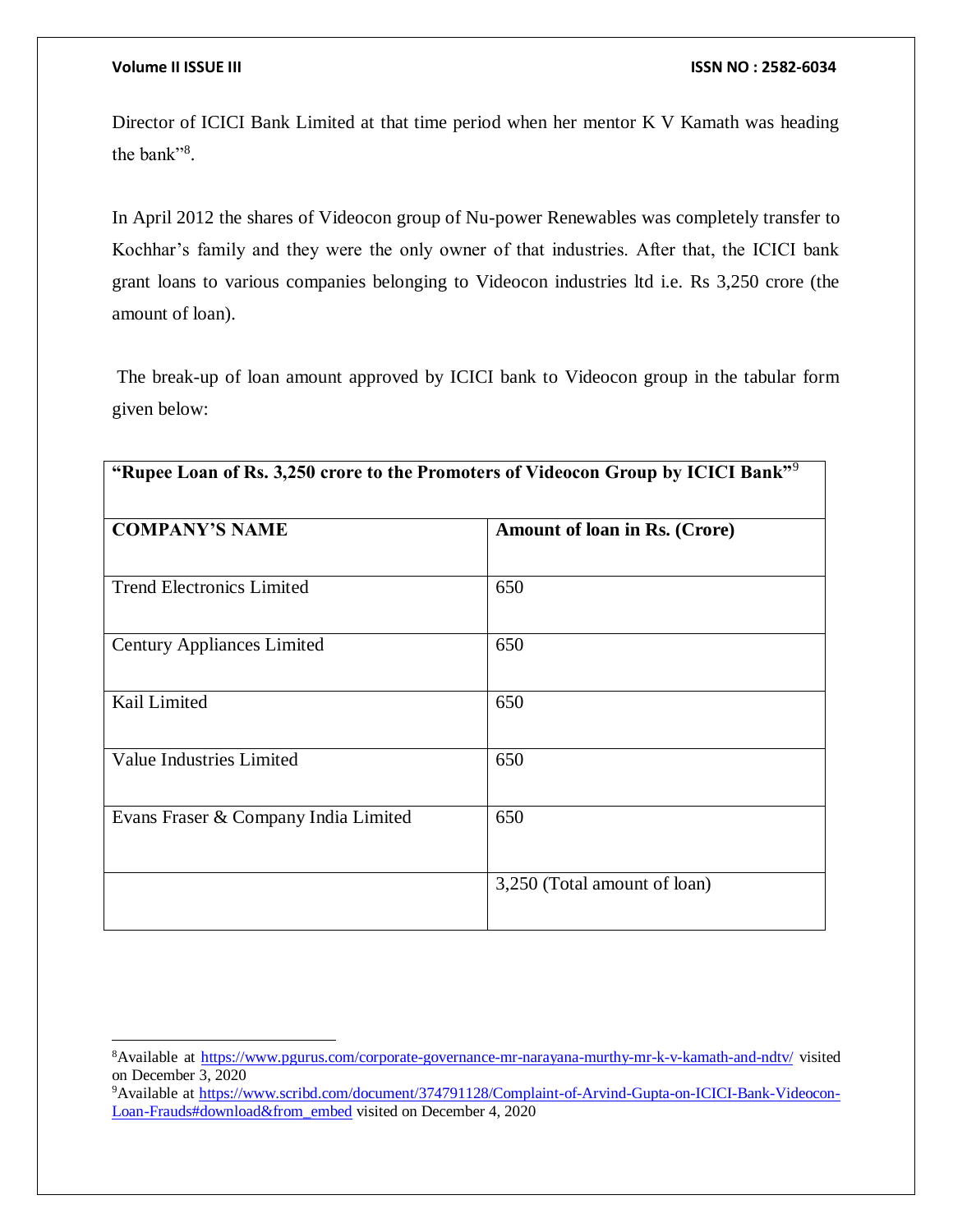Addition to this loan amount, ICICI bank aided the Videocon group by extending its arms to overseas destinations too. As ICICI bank even approved offshore loan amount of Rs 660 crore to a foreign company owned by the Videocon groups.

A Videocon group company have its branch in the Cayman Island named Tuskar Overseas Inc. ICICI bank through its branches in UK and Canada also financed this branch with a huge sum of Rs 660 crores. This offshore loan approved on the basis of guarantees given by six Indian Videocon groups firms, they were Tek Care India Pvt Ltd, Shree Dhoot Trading and Agencies Ltd, Value Industries Ltd and Trend Electronics Ltd.

The above mentioned banking arrangements reflect a well established conspiracy on the part of ICICI Bank's loaning arrangement with the Videocon Group which is already in debt. Such arrangements or transactions constitute the Indian private sector banking scam.

Furthermore, the important point of consideration here is that NuPower Renewables (fully owned by Kochhar's husband after the transfer of 50% of shares of Videocon group to Deepak Kochhar as stated above) starting from the period of December 2010 till March 2012, also received large overseas funding amounting to Rs. 325 crore in the form of compulsorily convertible preference shares (CCPS) from a suspicious Mauritius based entity named Firstland Holdings Limited. Later in 2014, the above mentioned amount was transferred to another Mauritius based entity named DH Renewables Holding Limited.

Arvind Gupta the whistleblower filed an eight-page complaint against the Ms Chanda Kochhar exposes the ways where she misused her position as CEO of ICICI Bank by giving helping hand to highly indebted Videocon Group and in that same compliant he pointed out that Deepak Kochhar's company, husband of Ms Chanda Kochhar received funds around Rs.325 crore from Videocon companies.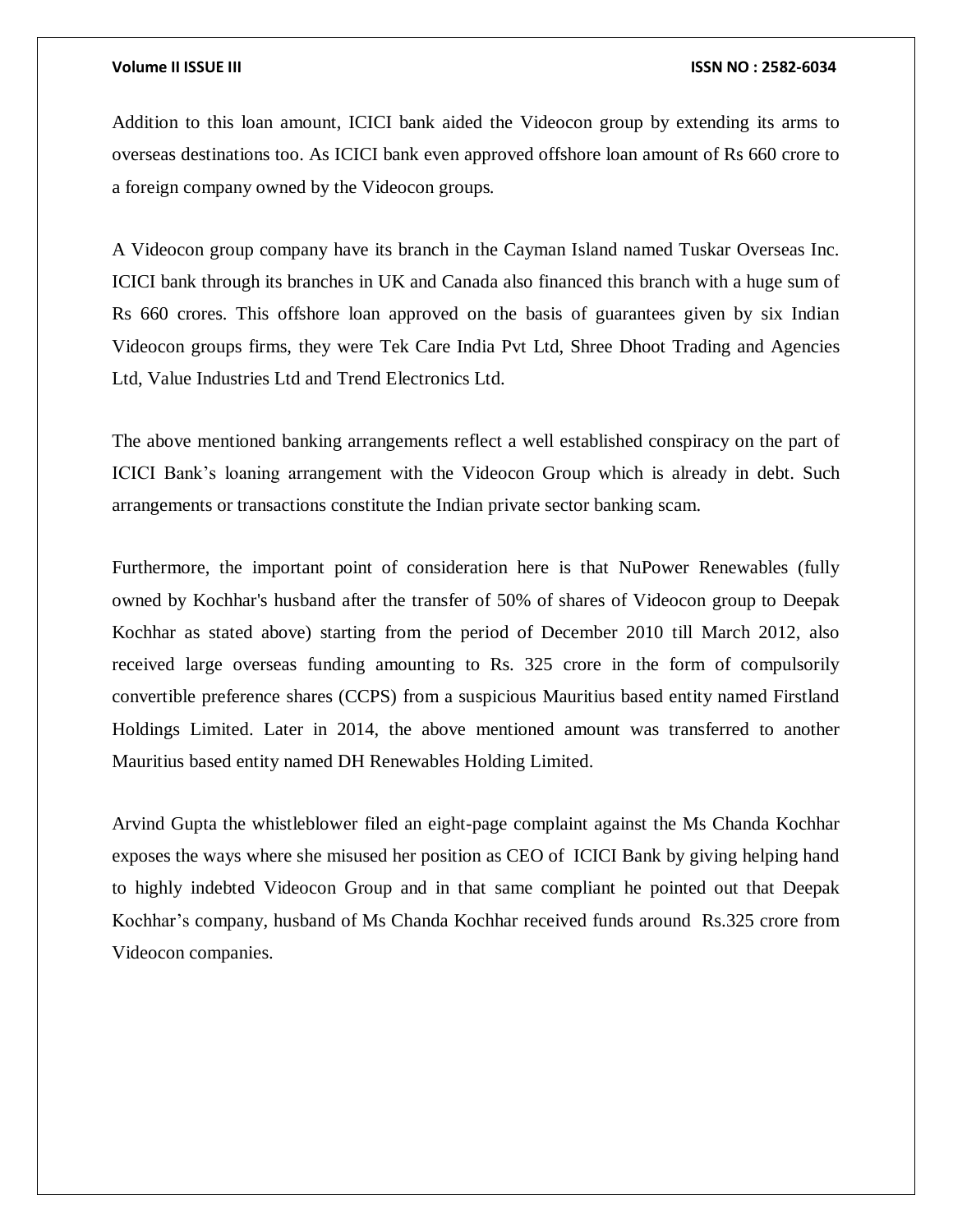$\overline{a}$ 

"The greed of making private gains or benefits, Mrs Chanda Kochhar approved these loan amount in India and also supported the offshore funding which leads to wrongful losses to ICICI Bank as there was a serious risk of these loan amount to become nonperforming assets (NPA)"<sup>10</sup>.

## **2.2 CHRONOLOGY OF ICICI BANK-VIDEOCON LOAN CASE:**

The year 2016 marked as a downfall for this strong lady as a probe of granting unauthorized loans to Videocon groups.

### **"The list of dates how the whole case came into existence"**<sup>11</sup>:

**October 2016:** The informant Arvind Gupta, a financial specialist in ICICI Bank and Videocon Group, raised this matter of supposed inconsistencies through his blog. He asserts that Ms Chanda Kochhar affected a Rs 3,250-crore advance to the Venugopal Dhoot-drove Videocon group in 2012 as a trade-off for an arrangement in NuPower Renewables and Supreme Energy, a energy firm own by her significant other Deepak Kochhar. He also writes to Prime Minister, the RBI Governor and a few different specialists or agencies to look into this scam and requesting a probe. His protest, in any case, accumulates no consideration.

**March 2018**: The case attracts the attention when another anonymous informant gripes against the bank and its top administration, including Ms Kochhar, when they were intentional delaying in charging or recognizing concussion in 31 credit accounts somewhere in the range of 2008 and 2016 to save money on furnishing costs. These charges lead to the probe by different organizations, such as CBI, ED and SFIO, and due to this Kochhar relatives also came into spotlight.

**October 28, 2018**: The bank expresses that it has surveyed internal process for credit approval and 'discovered them to be robust'. The assertion brings up that the approved loan to Videocon Group was taken at the consortium level. Although Ms Kochhar was part of the lending

<sup>&</sup>lt;sup>10</sup> "A nonperforming asset (NPA) refers to a classification for <u>[loans](https://www.investopedia.com/terms/l/loan.asp)</u> or [advances](https://www.investopedia.com/terms/a/advance-funding.asp) that are [in default](https://www.investopedia.com/terms/d/default2.asp) for a period of 90 days or more". [Alicia Tuovila,](https://www.investopedia.com/alicia-tuovila-4687215) *Non-Performing Asset (NPA) available at*  [https://www.investopedia.com/terms/n/non-performing-assets.asp,](https://www.investopedia.com/terms/n/non-performing-assets.asp) visited on December 11, 2020 11Available at [https://www.moneycontrol.com/news/business/heres-a-timeline-of-icici-bank-videocon-loan](https://www.moneycontrol.com/news/business/heres-a-timeline-of-icici-bank-videocon-loan-case)[case3](https://www.moneycontrol.com/news/business/heres-a-timeline-of-icici-bank-videocon-loan-case)460141.html visited on December 2, 2020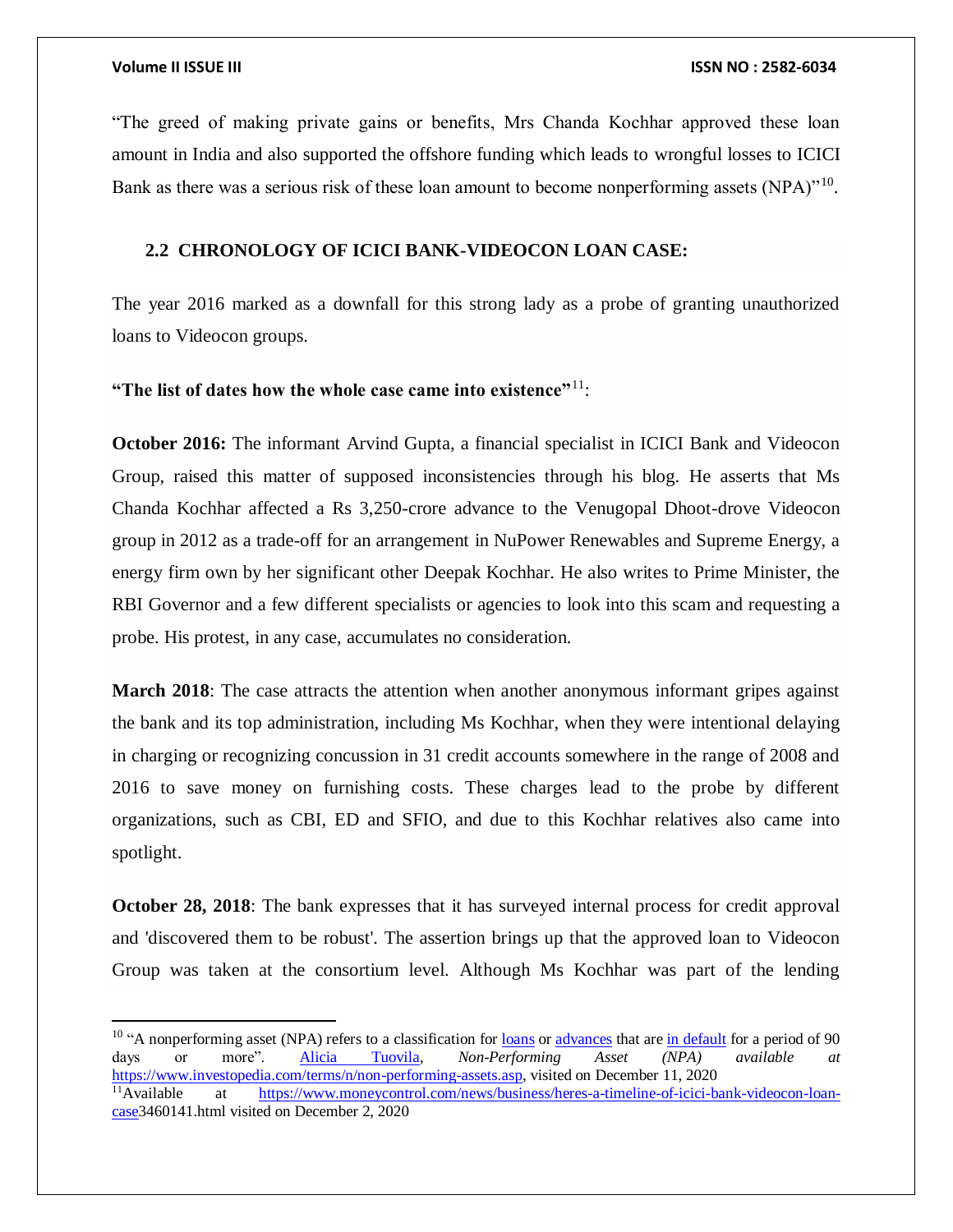committee which approved the loan but she didn't have any personal stake in it as the decision made by the whole committee members. The bank's board additionally mentioned the full confidence in Kochhar, denying any irregularities on her part and precluding any 'conflict of interest".

**March 31, 2018:** The CBI (Central Bureau of Investigation) initiated inquiry. Later the investigation agencies question Deepak Kochhar and his sibling Rajiv Kochhar.

**April 3, 2018**: Around this duration of investigation, ICICI Bank Chairman M K Sharma defending its CEO Chanda Kochhar publishes the statement that the board has full trust in her and precludes any quid pro quo as alleged concerning the advance given to Videocon group. "The board has resolved that there is no doubt of any quid pro quo/nepotism/conflict of interest as is being alleged.

**April 4, 2018**: The Serious Fraud Investigation Office (SFIO) looks for the Ministry of Corporate Affairs' approval to probe ICICI Bank's Rs 3,250 crore loans to the Videocon group in 2012.

**May 23, 2018**: The Securities and Exchange Board of India (SEBI) serves notice to ICICI Bank's CEO and MD Chanda Kochhar on dealings of the loan approval with Videocon Group and NuPower Renewables, promoted by her companion Deepak Kochhar. The market controller asks Kochhar and the bank to present their reactions till June 7 corresponding to a 12-page showcause notice it served to ICICI Bank and Kochhar on May 23.

**May 30, 2018**: The ICICI Bank board begins an independent probe.

**June 2018:** The bank appoints retired Supreme Court judge Justice BN Srikrishna to head the independent panel started by ICICI Bank's board.

**June 8, 2018**: ICICI Bank and Chanda Kochhar ask more time to respond to the showcause notice served by market regulator SEBI.

**July 5, 2018:** SEBI asks Kochhar to answer to the show cause notice over alleged infringement of listing disclosure norms by July 10. Kochhar and the bank had missed the June 7 deadline and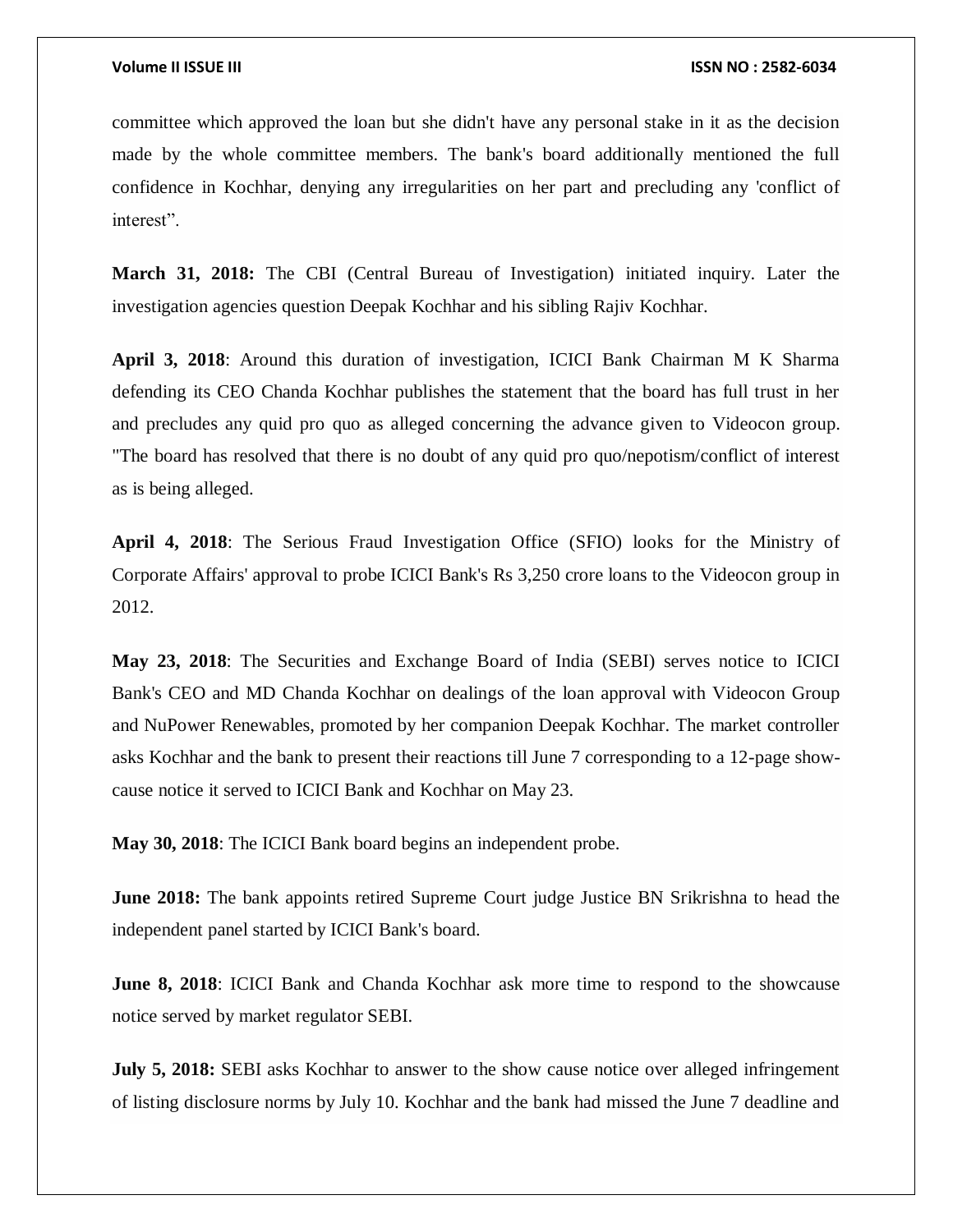looked for more time to respond to the show cause because of an absence of documentary evidence that helps the claims.

**October 4, 2018:** The ICICI Bank board acknowledges Chanda Kochhar's request to seek early resignation. The bank says that the enquiry initiated by the board will stay unaffected and certain advantages will be dependent upon the result of the enquiry.

**January 24, 2019**: The CBI registers a FIR against Chanda Kochhar, her better half Deepak Kochhar and Videocon group MD Venugopal Dhoot over alleged inconsistencies in loans approved by the bank to the group in 2012.

**January 30, 2019:** The board headed by Justice BN Srikrishna finds that Kochhar abused the bank's code of conduct in the Videocon loan case. Following the report, the bank's board says it will treat her separation as 'termination for cause $12<sup>i</sup>$  under their internal policies.

# **III. INVESTIGATION AGENCIES WORKING ON THIS ICICI SCAM:**

**3.1. CBI**<sup>13</sup> -the Government of India (GOI) set up the Central Bureau of Investigation (CBI) in the year 1st April 1963. Under this agency, different wings<sup>14</sup> were established include specific areas. One of the wings named as Economic Offences Wing which was established in 1994

 $\overline{\phantom{a}}$ 

- 1. Anti Corruption Division
- 2. Administration Division
- 3. Central Forensic Science Laboratory
- 4. Directorate of Prosecution
- 5. Economic Offences Division
- 6. Policy & Coordination Division
- 7. Special Crimes Division

<sup>&</sup>lt;sup>12</sup> Termination for cause does not include non-performance – it includes only behaviour which qualifies as misconduct. [Debjani Aich](https://www.lexology.com/17006/author/Debjani_Aich/) and [Stephen Mathias,](https://www.lexology.com/17006/author/Stephen_Mathias/) *Employment & labour law in India* available at <https://www.lexology.com/library/detail.aspx?g=fa2fb547-5828-419a-bd3b-4ef01b612643> visited on December 2, 2020

<sup>&</sup>lt;sup>13</sup>Available a[t http://www.cbi.gov.in/aboutus/aboutus.php visited on December 3,](http://www.cbi.gov.in/aboutus/aboutus.php%20visited%20on%20December%203) 2020

<sup>&</sup>lt;sup>14</sup> CBI has the following Divisions: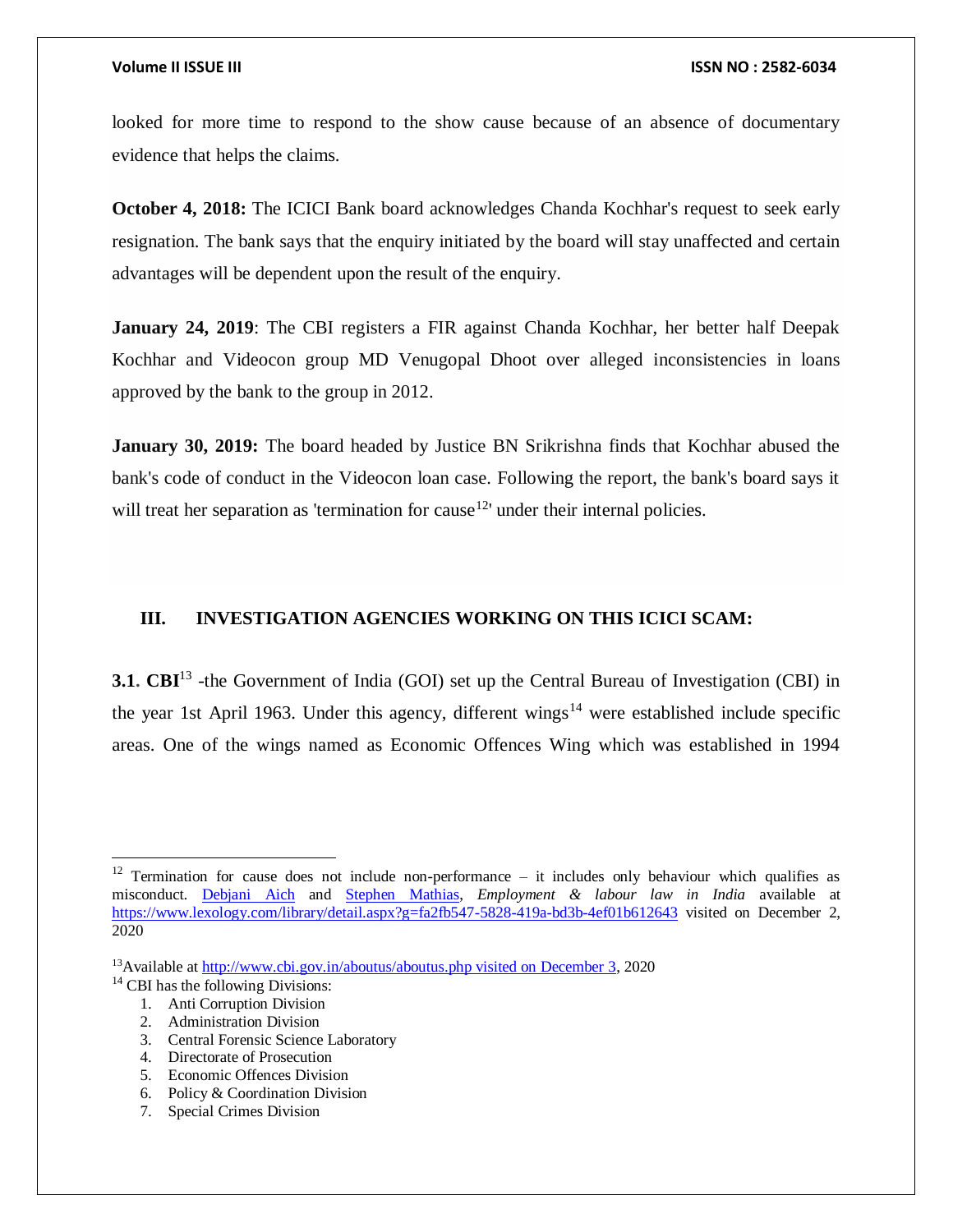consequent to the approval of reorganization plan of the  $CBI<sup>15</sup>$ . Accordingly, three investigation divisions were created under CBI:

(a) Anti Corruption Division which deals with cases of corruption and fraud committed by public servants of all Central Government Departments, Central Public Sector Undertakings and Central Financial Institutions.

(b) Economic Crimes Division - They deal with bank frauds, financial frauds, Import-Export & Foreign Exchange Violations, large-scale smuggling of narcotics, antiques, cultural property and smuggling of other contraband items etc.

(c) Special Crimes Division

 $\overline{\phantom{a}}$ 

**3.2. Directorate of Enforcement**<sup>16</sup> also called Enforcement Directorate (ED) is a specialized financial investigation agency under the Department of Revenue, Ministry of Finance, and Government of India, which enforces the following laws:

- i. Foreign Exchange Management Act, 1999 (FEMA) A Civil Law, which empowered officers to conduct investigations into suspected contraventions of the Foreign Exchange Laws and its Regulations. It also adjudicates these matters and imposes penalties on those adjudged to have contravened the law.
- ii. Prevention of Money Laundering Act, 2002 (PMLA) A Criminal Law, under this act, officers are empowered to conduct investigations to trace assets derived out of the proceeds of crime, also provisionally attach/ confiscate those unlawful assets, and to arrest and prosecute the offenders found to be involved in Money Laundering.
- **3.3 Serious Fraud Investigation Office (SFIO)<sup>17</sup>** has been established through the Government of India<sup>18</sup>. It is a multi-disciplinary organisation under the Ministry of Corporate Affairs, consisting of experts in the field of accountancy, banking, capital

<sup>&</sup>lt;sup>15</sup> Hon'ble Supreme Court in the case of *Vineet Narian and others vs. Union of India*, discuss the existing Legal Division which was reconstituted as the Directorate of Prosecution in July 2001.

<sup>&</sup>lt;sup>16</sup>Available at [https://enforcementdirectorate.gov.in/about\\_ed.html?p1=1201131607013755449](https://enforcementdirectorate.gov.in/about_ed.html?p1=1201131607013755449) visited on December 4, 2020

<sup>&</sup>lt;sup>17</sup> Available at [https://sfio.nic.in/about\\_history\\_sfio visited on December 4,](https://sfio.nic.in/about_history_sfio%20visited%20on%20december%204) 2020

<sup>&</sup>lt;sup>18</sup> The Minister of Corporate Affairs, *INVESTIGATION OF CORPORATE FRAUDS BY SFIO* (Government Of India, 2015)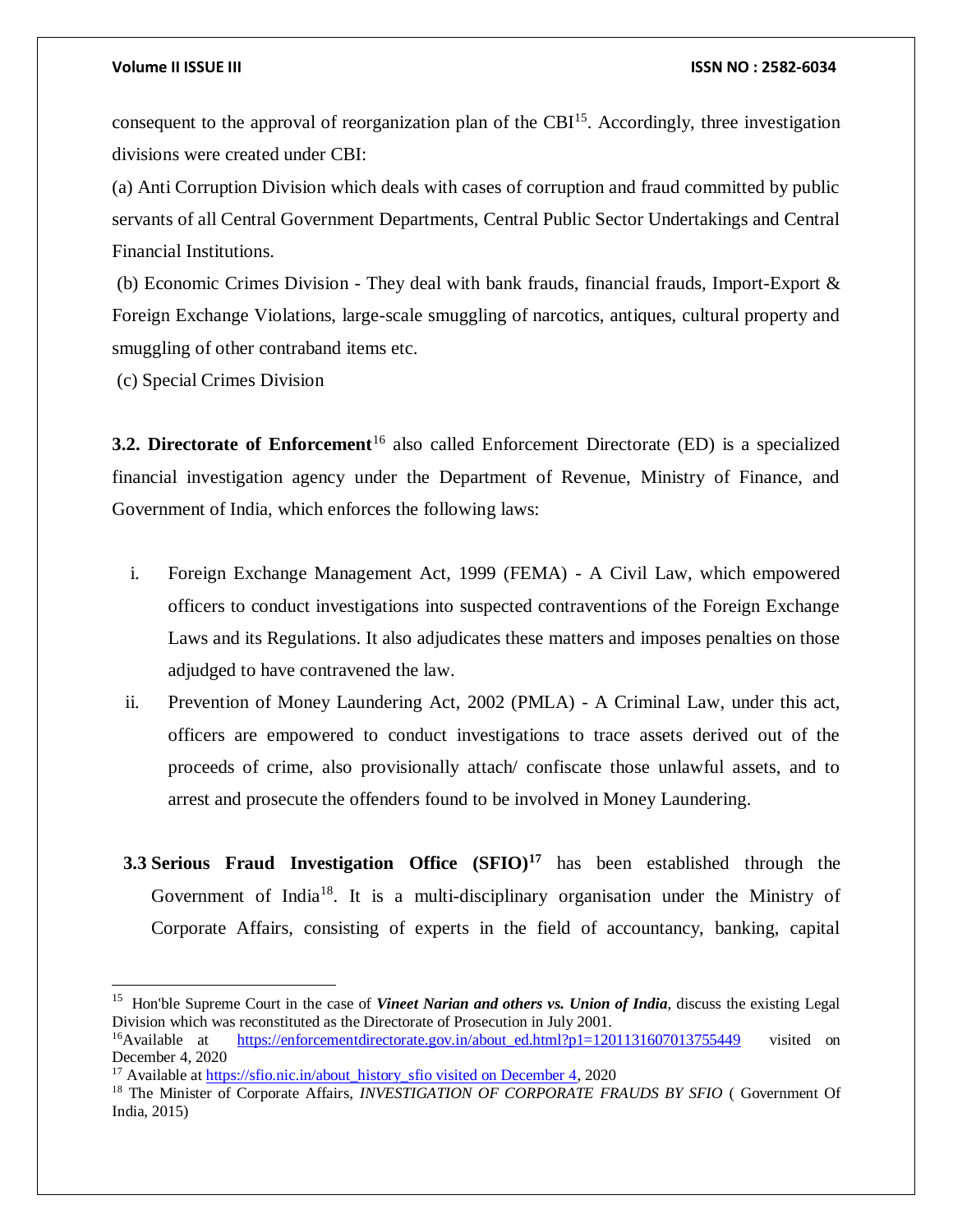market, company law, forensic auditing, information technology, investigation, law and taxation etc. for detecting and prosecuting white-collar crimes/frauds.

**3.4 Securities Exchange Board of India (SEBI)<sup>19</sup>** The Preamble of the Securities and Exchange Board of India describes the basic functions of the Securities and Exchange Board of India as

"To protect the interests of investors in securities and to promote the development of, and to regulate the securities market and for matters connected therewith or incidental thereto<sup>20</sup>"

# **IV. INVESTIGATION AND CHARGES FRAMED BY DIFFERENT AGENCIES**

### **4.1. CBI framed the following charges**

A case registered by the CBI against Ms Chanda Kochhar former ICICI CEO and MD, her husband Deepak Kochhar and Videocon MD V.N. Dhoot<sup>21</sup> under the charges of **cheating**<sup>22</sup> and criminal conspiracy<sup>23</sup> and possesses liability under section  $120B<sup>24</sup>$  and section  $420<sup>25</sup>$  of

<sup>&</sup>lt;sup>19</sup>Available at [https://www.sebi.gov.in/about-sebi.html visited December 11,](https://www.sebi.gov.in/about-sebi.html%20visited%20December%2011) 2020

<sup>20</sup> Supra note 13

<sup>&</sup>lt;sup>21</sup> [Remya Nair,](https://theprint.in/author/remya-nair/) *CBI* is building its case against Chanda Kochhar on these 2 transactions from 2009, available at [https://theprint.in/india/governance/cbi-is-building-its-case-against-chanda-kochhar-on-these-2-transactions-from-](https://theprint.in/india/governance/cbi-is-building-its-case-against-chanda-kochhar-on-these-2-transactions-from-2009/182847/)[2009/182847/](https://theprint.in/india/governance/cbi-is-building-its-case-against-chanda-kochhar-on-these-2-transactions-from-2009/182847/) visited on December 11, 2020

 $22$  "Section 415 of IPC states about Cheating.—Whoever, by deceiving any person, fraudulently or dishonestly induces the person so deceived to deliver any property to any person, or to consent that any person shall retain any property, or intentionally induces the person so deceived to do or omit to do anything which he would not do or omit if he were not so deceived, and which act or omission causes or is likely to cause damage or harm to that person in body, mind, reputation or property, is said to "cheat". Explanation.—A dishonest concealment of facts is a deception within the meaning of this section". THE INDIAN PENAL CODE 1860 (Act No. 45 of 1860)

<sup>&</sup>lt;sup>23</sup> "120A. Definition of criminal conspiracy.—When two or more persons agree to do or cause to be done,— [\(1\)](https://indiankanoon.org/doc/1345425/) an illegal act, or

[<sup>\(2\)</sup>](https://indiankanoon.org/doc/1856199/) an act which is not illegal by illegal means, such an agreement is designated a criminal conspiracy: Provided that no agreement except an agreement to commit an offence shall amount to a criminal conspiracy unless some act besides the agreement is done by one or more parties to such agreement in pursuance thereof. Explanation.—It is immaterial whether the illegal act is the ultimate object of such agreement, or is merely incidental to that object". THE INDIAN PENAL CODE 1860 (Act No. 45 of 1860)

 $24$  "120B. Punishment of criminal conspiracy.—

[<sup>\(1\)</sup>](https://indiankanoon.org/doc/81396/) Whoever is a party to a criminal conspiracy to commit an offence punishable with death, 2[imprisonment for life] or rigorous imprisonment for a term of two years or upwards, shall, where no express provision is made in this Code for the punishment of such a conspiracy, be punished in the same manner as if he had abetted such offence.

[<sup>\(2\)</sup>](https://indiankanoon.org/doc/822448/) Whoever is a party to a criminal conspiracy other than a criminal conspiracy to commit an offence punishable as aforesaid shall be punished with imprisonment of either description for a term not exceeding six months, or with fine or with both". THE INDIAN PENAL CODE 1860 (Act No. 45 of 1860)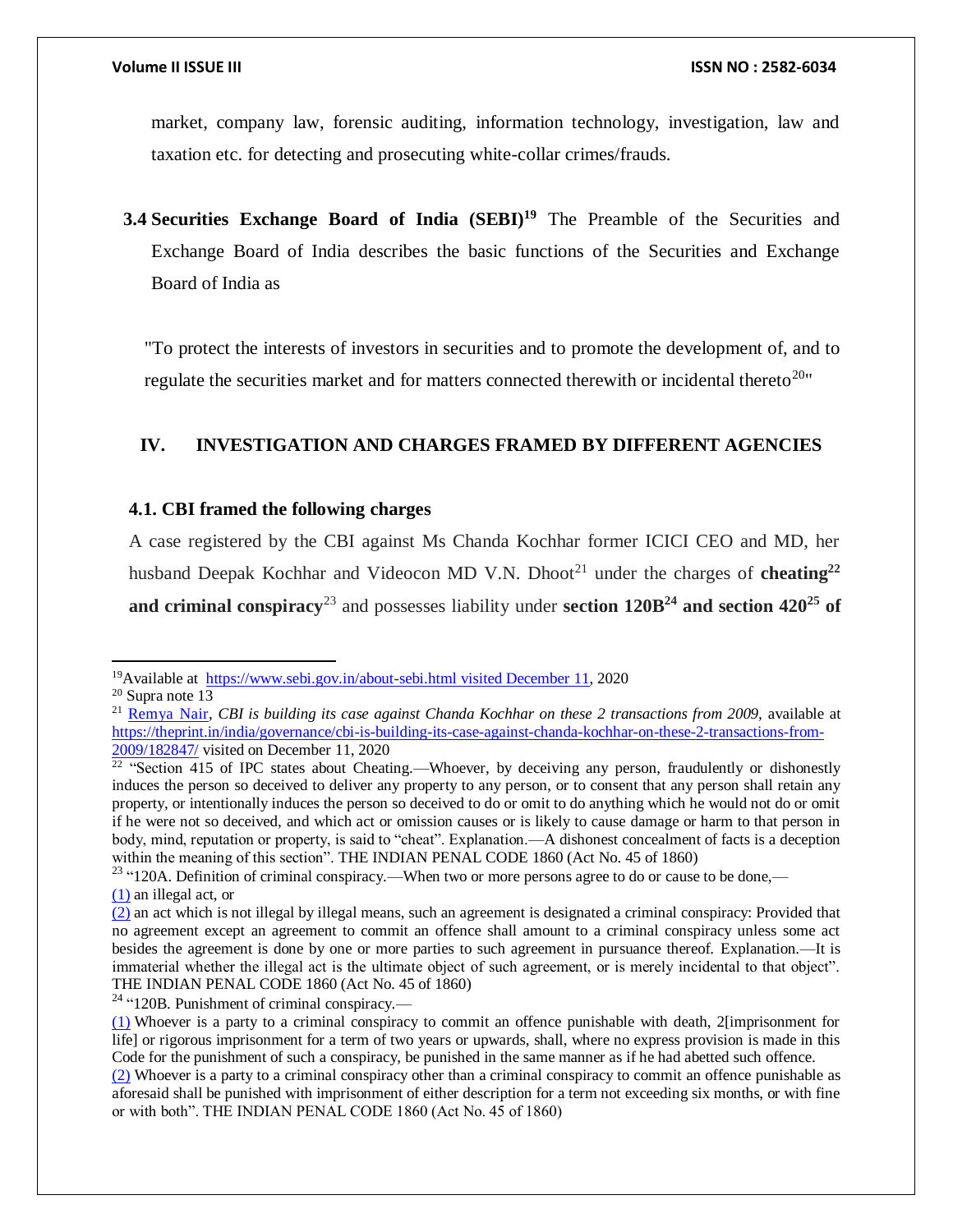**IPC** which states the punishment for criminal conspiracy and cheating. CBI also make charges of **Section 7 (taking gratification) and section 13(2) (criminal misconduct) read with section 13(1) (d) (pecuniary advantage)** which made liable under **the Prevention of Corruption Act (PCA) 1988**

As per the report of CBI, she conspired with her husband and Videocon group MD for approval of loan using his position as CEO of ICICI bank. The FIR alleges that the Rs 300 crore rupee term loan to Videocon International Electronics Ltd was approved by a sanctioning committee of which Chanda Kochhar was a part. "As a result, Chanda Kochhar misused her position and received "illegal gratification/undue benefit" through her husband"<sup>26</sup>.

## **1.2 ED(Enforcement Directorate) framed charges after going through CBI FIR:**

ED frame charges of money laundering against the Kochhar's and their business entities for "illegal sanctioning of loans amounting to Rs 1,875 crore to the Videocon Group of  $companies<sup>27</sup>$ "

As per chapter II of Prevention of Money-laundering Act 2002<sup>28</sup> which discuss the offence of money laundering. This chapter includes:

**Section 3. Offence of money-laundering.—**"Whosoever directly or indirectly attempts to indulge or knowingly assists or knowingly is a party or is actually involved in any process or activity connected with the proceeds of crime and projecting it as untainted property shall be guilty of the offence of money-laundering"<sup>29</sup>.

<sup>26</sup> Supra note 16

<sup>&</sup>lt;sup>25</sup> "420. Cheating and dishonestly inducing delivery of property.—Whoever cheats and thereby dishonestly induces the person deceived to deliver any property to any person, or to make, alter or destroy the whole or any part of valuable security, or anything which is signed or sealed, and which is capable of being converted into a valuable security, shall be punished with imprisonment of either description for a term which may extend to seven years, and shall also be liable to fine". THE INDIAN PENAL CODE 1860 (Act No. 45 of 1860)

<sup>27</sup>Available at [https://www.bloombergquint.com/business/ed-files-first-chargesheet-against-kochhars-dhoot-in-icici](https://www.bloombergquint.com/business/ed-files-first-chargesheet-against-kochhars-dhoot-in-icici-bank-videocon-group-pmla-case%20visited%20on%20Decemeber%2011)[bank-videocon-group-pmla-case visited on December 11,](https://www.bloombergquint.com/business/ed-files-first-chargesheet-against-kochhars-dhoot-in-icici-bank-videocon-group-pmla-case%20visited%20on%20Decemeber%2011) 2020

<sup>28</sup> THE PREVENTION OF MONEY LAUNDERING ACT 2002 ( Act No. 15 of 2002) <sup>29</sup> Id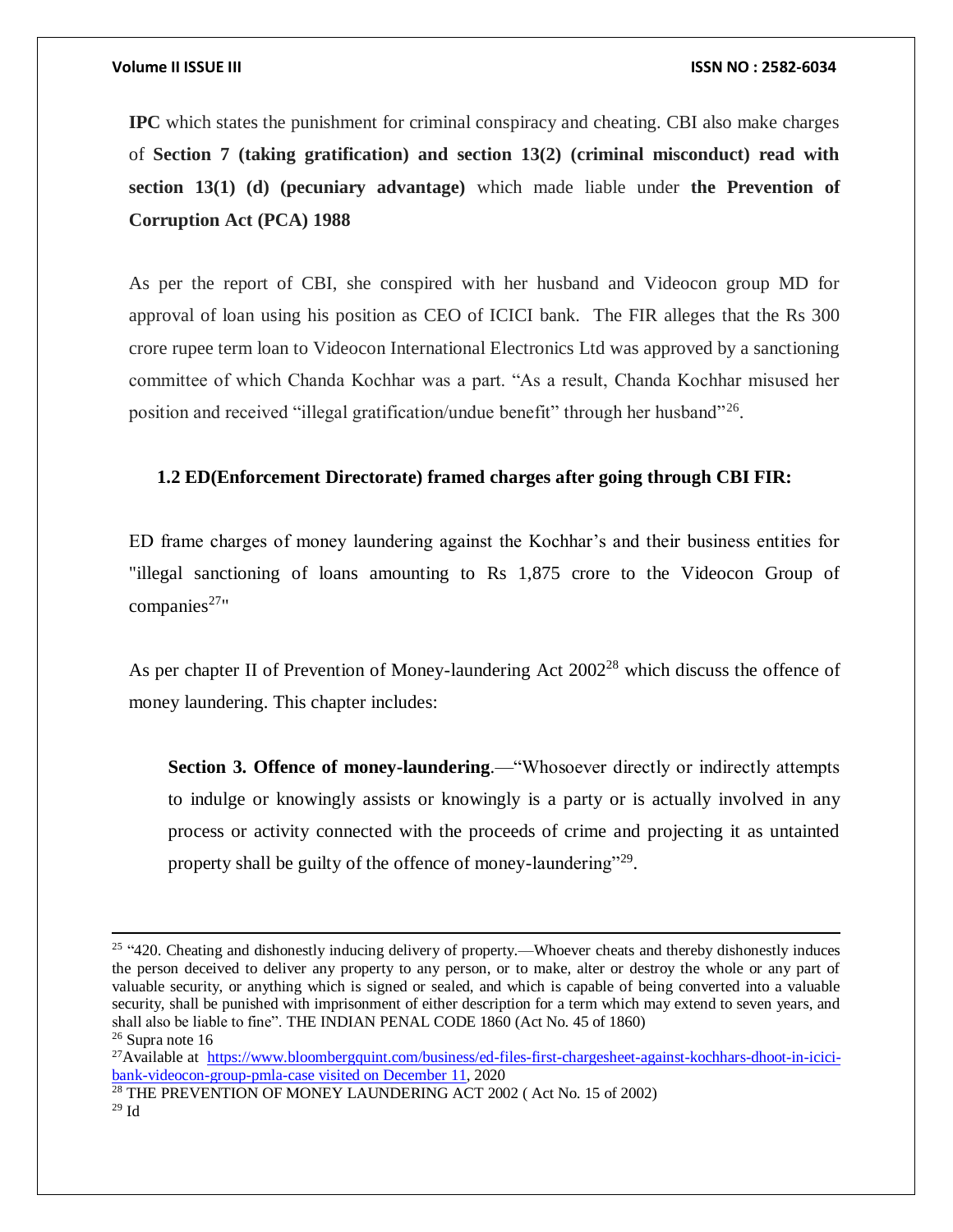**Section 4. Punishment for money-laundering.—**"Whoever commits the offence of money-laundering shall be punishable with rigorous imprisonment for a term which shall not be less than three years but which may extend to seven years and shall also be liable to fine which may extend to five lakh rupees: Provided that where the proceeds of crime involved in money-laundering relate to any offence specified under paragraph 2 of Part A of the Schedule, the provisions of this section shall affect as if for the words "which may extend to seven years", the words "which may extend to ten years" had been substituted"<sup>30</sup>.

"There was a recent amendment made to section 3 of the said Act through finance act 2019"<sup>31</sup>. 2019 amendment made more clarification by adding an explanation to section 3 of the above-mentioned act. The explanation of section 3:

In section 3 of the PMLA, the following explanation has been inserted  $32$ , namely:--

"Explanation.-- For the removal of doubts, it is hereby clarified that--

- i. a person shall be guilty of the offence of money-laundering if such person is found to have directly or indirectly attempted to indulge or knowingly assisted or knowingly is a party or is actually involved in one or more of the following processes or activities connected with proceeds of crime, namely:--
	- (a) concealment; or
	- (b) possession; or
	- (c) acquisition; or
	- (d) use; **or**

<sup>30</sup> Supra note 28

<sup>31</sup> [Faraz Alam Sagar](https://corporate.cyrilamarchandblogs.com/author/faraz-sagar/) & [Pragati Sharma,](https://corporate.cyrilamarchandblogs.com/author/pragati-sharma/) *PMLA Amendment 2019 – Plugging the Loopholes,* Available at [https://corporate.cyrilamarchandblogs.com/2019/09/finance-act-2019-prevention-money-laundering-act](https://corporate.cyrilamarchandblogs.com/2019/09/finance-act-2019-prevention-money-laundering-act-amendment/)[amendment/](https://corporate.cyrilamarchandblogs.com/2019/09/finance-act-2019-prevention-money-laundering-act-amendment/) visited on December 11, 2020

<sup>32</sup> Vijay Pal Dalmia and [Rajat Jain,](https://www.mondaq.com/Home/Redirect/1443354?mode=author&article_id=841516) *India: (Indian) Prevention Of Money Laundering Act 2002 (PMLA) – Latest Amendments & Impact,* available at [https://www.mondaq.com/india/money-laundering/841516/indian-prevention](https://www.mondaq.com/india/money-laundering/841516/indian-prevention-of-money-laundering-act-2002-pmla-latest-amendments-impact%20visited%20on%20december%2011)[of-money-laundering-act-2002-pmla-latest-amendments-impact visited on December 11,](https://www.mondaq.com/india/money-laundering/841516/indian-prevention-of-money-laundering-act-2002-pmla-latest-amendments-impact%20visited%20on%20december%2011) 2020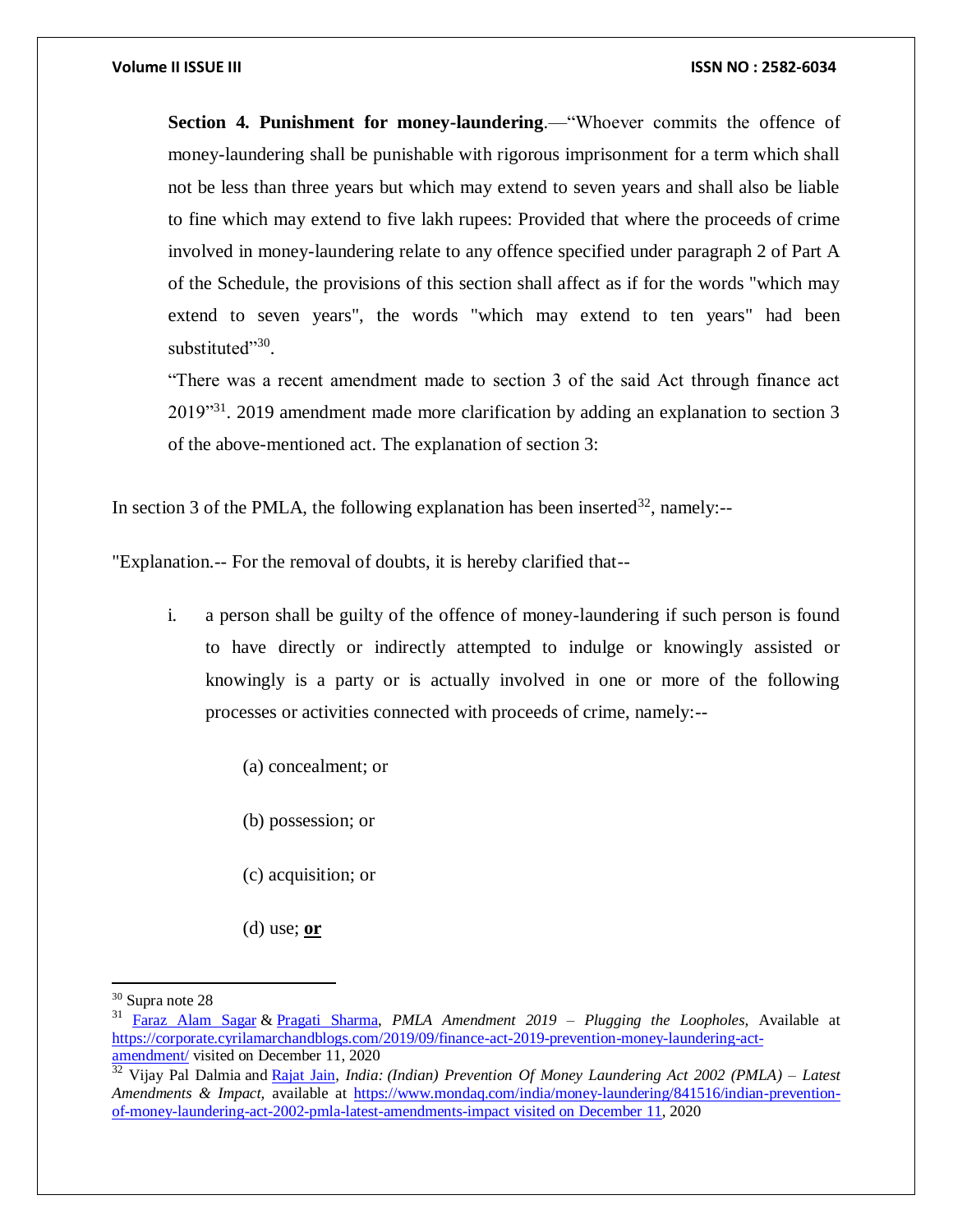(e) projecting as untainted property; or

(f) claiming as untainted property,

in any manner whatsoever;

ii. the process or activity connected with proceeds of crime is a **continuing activity** and continues till such time a person is directly or indirectly **enjoying the proceeds of crime** by its concealment or possession or acquisition or use or projecting it as untainted property or claiming it as untainted property in any manner whatsoever."

# **1.3 SFIO is at investigation stage:**

The SFIO (Serious Fraud Investigation Office) "has initiated a probe in the deals between Deepak Kochchar's NuPower Renewables and Videocon Group in connection with the ICICI Bank Videocon loan default case<sup>33</sup>. Charges are yet to be framed by SFIO as they are in process of investigation.

# **1.4 SEBI initiated proceedings:**

SEBI has also started proceedings against ICICI Bank Ltd for the "non-disclosure of information" as this matter raise the issue of conflict of interest while granting loans to the Videocon group. "SEBI has sent the bank and Chanda Kochhar, its MD and CEO, a notice alleging violation of Listing Obligation and Disclosure Requirements (LODR) and for not making adequate disclosures. SEBI was [probing](https://www.livemint.com/Companies/WNO6IZ0GiPcfp0AmirgCVK/Videocon-loan-case-Embattled-ICICI-board-plans-investor-out.html) alleged corporate governance and disclosure lapses at the bank"<sup>34</sup>.

34

 $\overline{\phantom{a}}$ 

<sup>33</sup> [Divyesh Singh,](https://www.indiatoday.in/author/divyesh-singh) *SFIO starts probe in deals between Videocon and Deepak Kochhar* available at [https://www.indiatoday.in/india/story/sfio-starts-probe-in-deals-between-videocon-and-deepak-kochhar-1612822-](https://www.indiatoday.in/india/story/sfio-starts-probe-in-deals-between-videocon-and-deepak-kochhar-1612822-2019-10-25) [2019-10-25](https://www.indiatoday.in/india/story/sfio-starts-probe-in-deals-between-videocon-and-deepak-kochhar-1612822-2019-10-25) visited on December 11, 2020

[Jayshree P. Upadhyay,](https://www.livemint.com/Search/Link/Author/Jayshree-P.-Upadhyay) *Sebi serves notice to ICICI Bank's Chanda Kochhar in Videocon loan case* available at [https://www.livemint.com/Companies/TQvCn1FspZGwvirDQg826H/Sebi-notice-to-ICICI-Banks-Chanda-Kochhar](https://www.livemint.com/Companies/TQvCn1FspZGwvirDQg826H/Sebi-notice-to-ICICI-Banks-Chanda-Kochhar-in-Videocon-loan.html%20visited%20on%20december%2011)[in-Videocon-loan.html visited on December 11](https://www.livemint.com/Companies/TQvCn1FspZGwvirDQg826H/Sebi-notice-to-ICICI-Banks-Chanda-Kochhar-in-Videocon-loan.html%20visited%20on%20december%2011)*, 2020*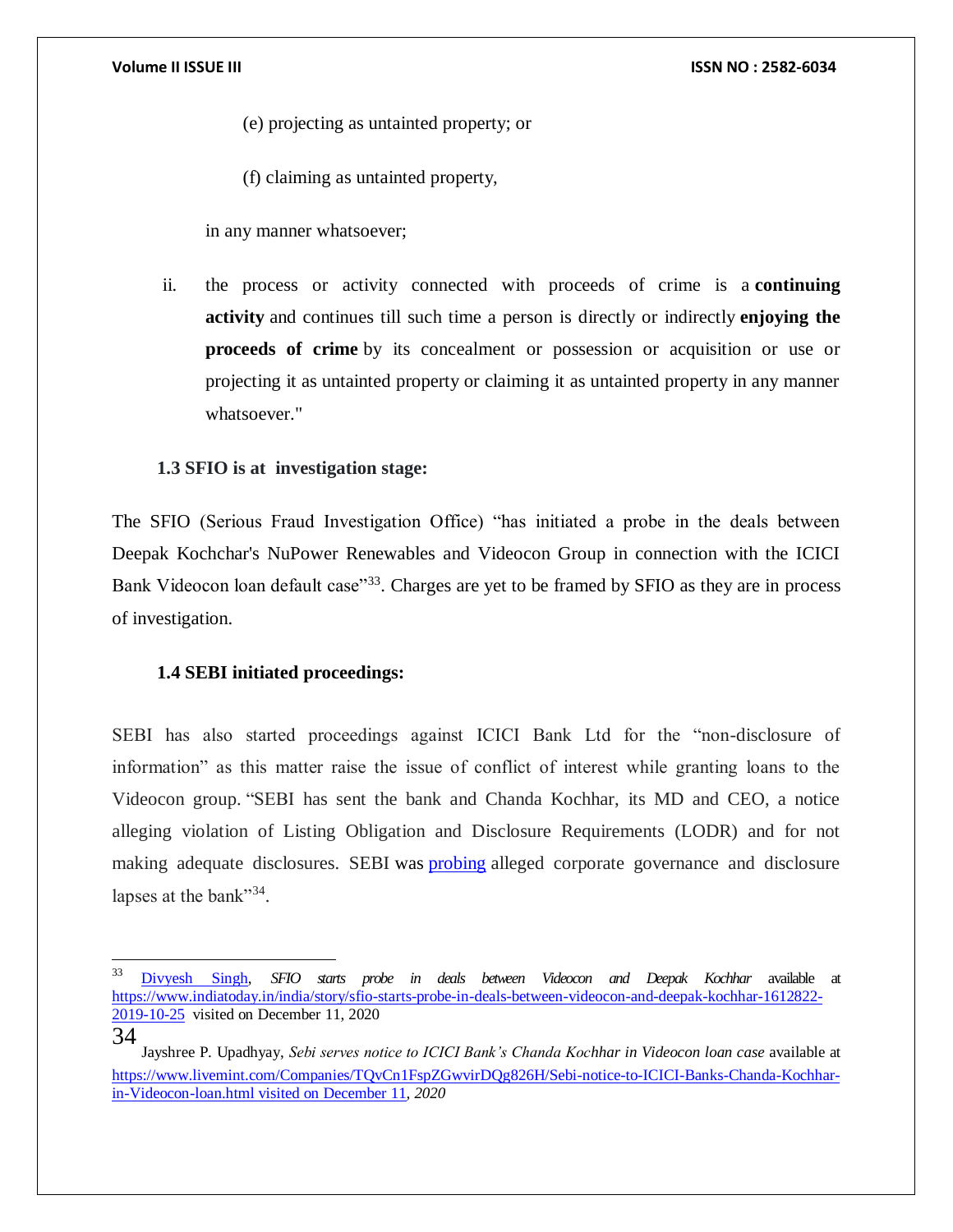# **V. ANALYSING THE WHOLE SCAM THROUGH DIFFERENT LEGAL PERSPECTIVE:**

### **5.1 UNDER LENSE OF RELATED PARTY TRANSACTION**

"A related party transaction as the term itself explaining the core idea that person who has a connection with the company, body corporate, or its directors in a way that is not connected to the company's transactions; i.e., someone who has a special relationship with the company before or before the concerned transaction taking place"<sup>35</sup>.

As per Section  $2(76)^{36}$  of the Companies Act which defines" related party". Who come under the term "related party":

- Relatives of directors
- Relatives of key managerial personnel,
- Firms and companies, where the director or manager holds an interest and
- Any person upon whose instruction the manager or director is accustomed to act.

<sup>36</sup> "(*76*) "related party", with reference to a company, means—

 $\overline{a}$ 

(*iv*) a private company in which a director or manager [1\[](http://ebook.mca.gov.in/Actpagedisplay.aspx?PAGENAME=17381#1111)or his relative] is a member or director;

<sup>35</sup> *Gautami Govindrajan* , *Analysing the Chanda Kochhar Scam Through the Lens of Related Party Transactions available at* [https://mnluacclrblog.home.blog/2019/05/02/analysing-the-chanda-kochhar-scam-through-the-lens-of](https://mnluacclrblog.home.blog/2019/05/02/analysing-the-chanda-kochhar-scam-through-the-lens-of-related-party-transactions/)[related-party-transactions/](https://mnluacclrblog.home.blog/2019/05/02/analysing-the-chanda-kochhar-scam-through-the-lens-of-related-party-transactions/) visited on December 11, 2020

<sup>(</sup>*i*) a director or his relative;

<sup>(</sup>*ii*) a key managerial personnel or his relative;

<sup>(</sup>*iii*) a firm, in which a director, manager or his relative is a partner;

<sup>(</sup>*v*) a public company in which a director or manager is a director **[2](http://ebook.mca.gov.in/Actpagedisplay.aspx?PAGENAME=17381#1112)**[and holds] along with his relatives, more than two per cent of its paid-up share capital;

<sup>(</sup>*vi*) any body-corporate whose Board of Directors, managing director or manager is accustomed to act in accordance with the advice, directions or instructions of a director or manager;

<sup>(</sup>*vii*) any person on whose advice, directions or instructions a director or manager is accustomed to act:

**Provided** that nothing in sub-clauses (*vi*) and (*vii*) shall apply to the advice, directions or instructions given in a professional capacity;

*viii*) any body corporate which is—

<sup>(</sup>A) a holding, subsidiary or an associate company of such company;

<sup>(</sup>B) a subsidiary of a holding company to which it is also a subsidiary; or

<sup>(</sup>C) an investing company or the venturer of the company;";

Explanation.—For the purpose of this clause, "the investing company or the venturer of a company" means a body corporate whose investment in the company would result in the company becoming an associate company of the body corporate.]

<sup>(</sup>*ix*) such other person [as may be prescribed"](http://ebook.mca.gov.in/Actpagedisplay.aspx?PAGENAME=17928). THE COMPANIES ACT, 2013 (Act No. 18 of 2013)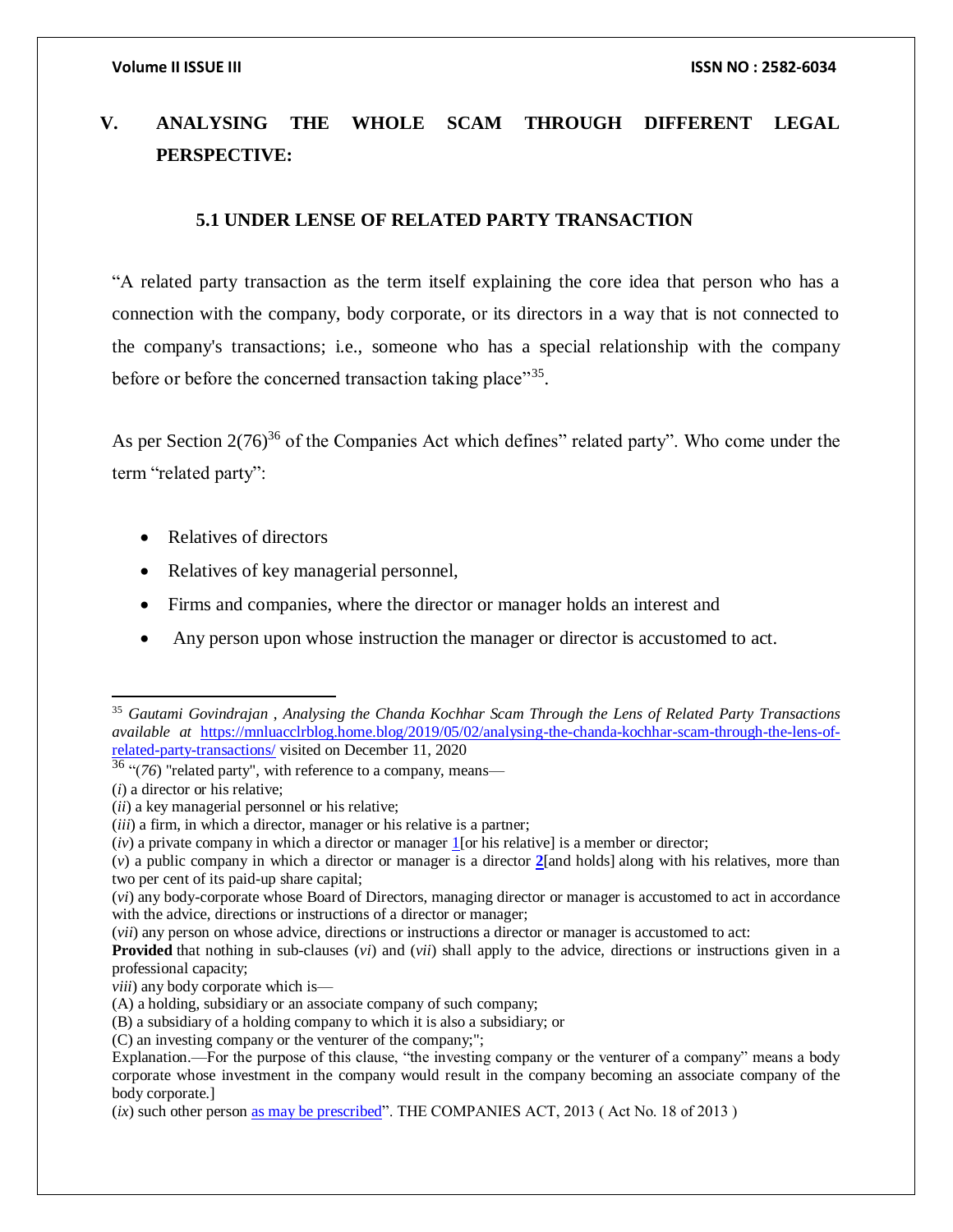$\overline{\phantom{a}}$ 

### **Volume II ISSUE III ISSN NO : 2582-6034**

Referring to Section 188<sup>37</sup> of the Companies Act 2013 which states the prohibition where the company does not suppose to enter into any contract or arrangement in respect of the list of transactions mentioned under the said above provision. However, the prohibition is not like an

### <sup>37</sup> "**188. Related party transactions**

(*a*) sale, purchase or supply of any goods or materials;

(*b*) selling or otherwise disposing of, or buying, property of any kind;

(*c*) leasing of property of any kind;

(*d*) availing or rendering of any services;

(*e*) appointment of any agent for purchase or sale of goods, materials, services or property;

*(f)* such related party's appointment to any office or place of profit in the company ,its subsidiary company or associate company; and

(*g*) underwriting the subscription of any securities or derivatives thereof, of the company:

Provided that no contract or arrangement, in the case of a company having a paid-up share capital of not less than such amount, or transactions not exceeding such sums, as may be prescribed, shall be entered into except with the prior approval of the company by a special resolution:

Provided further that no member of the company shall vote on such special resolution, to approve any contract or arrangement which may be entered into by the company, if such member is a related party:

Provided also that nothing in this sub-section shall apply to any transactions entered into by the company in its ordinary course of business other than transactions which are not on an arm's length basis.

*Explanation.—* In this sub-section,—

(*a*) the expression "office or place of profit" means any office or place—

*(i)* where such office or place is held by a director, if the director holding it receives from the company anything by way of remuneration over and above the remuneration to which he is entitled as director, by way of salary, fee, commission, perquisites, any rent-free accommodation, or otherwise;

*(ii)* where such office or place is held by an individual other than a director or by any firm, private company or other body corporate, if the individual, firm, private company or body corporate holding it receives from the company anything by way of remuneration, salary, fee, commission, perquisites, any rent-free accommodation, or otherwise;

*(b)* the expression "arm's length transaction" means a transaction between two related parties that is conducted as if they were unrelated so that there is no conflict of interest.

(*2*) Every contract or arrangement entered into under subsection (*1*) shall be referred to in the Board's report to the shareholders along with the justification for entering into such contract or arrangement.

(*3*) Where any contract or arrangement is entered into by a director or any other employee, without obtaining the consent of the Board or approval by a special resolution in the general meeting under sub-section (*1*) and if it is not ratified by the Board or, as the case may be, by the shareholders at a meeting within three months from the date on which such contract or arrangement was entered into, such contract or arrangement shall be voidable at the option of the Board and if the contract or arrangement is with a related party to any director, or is authorised by any other director, the directors concerned shall indemnify the Company against any loss incurred by it.

(*4*) Without prejudice to anything contained in sub-section (*3*), it shall be open to the company to proceed against a director or any other employee who had entered into such contract or arrangement in contravention of the provisions of this section for recovery of any loss sustained by it as a result of such contract or arrangement.

(*5*) Any director or any other employee of a company, who had entered into or authorised the contract or arrangement in violation of the provisions of this section shall,—

(*i*) in case of a listed company, be punishable with imprisonment for a term which may extend to one year or with fine which shall not be less than twenty-five thousand rupees but which may extend to five lakh rupees, or with both; and

(*ii*) in case of any other company, be punishable with fine which shall not be less than twenty-five thousand rupees but which may extend to five lakh rupees". THE COMPANIES ACT, 2013 ( Act No. 18 of 2013 )http://ebook.mca.gov.in/default.aspx

<sup>(</sup>*1*) Except with the consent of the Board of Directors given by a resolution at a meeting of the Board and subject to such conditions as may be prescribed, no company shall enter into any contract or arrangement with a related party with respect to—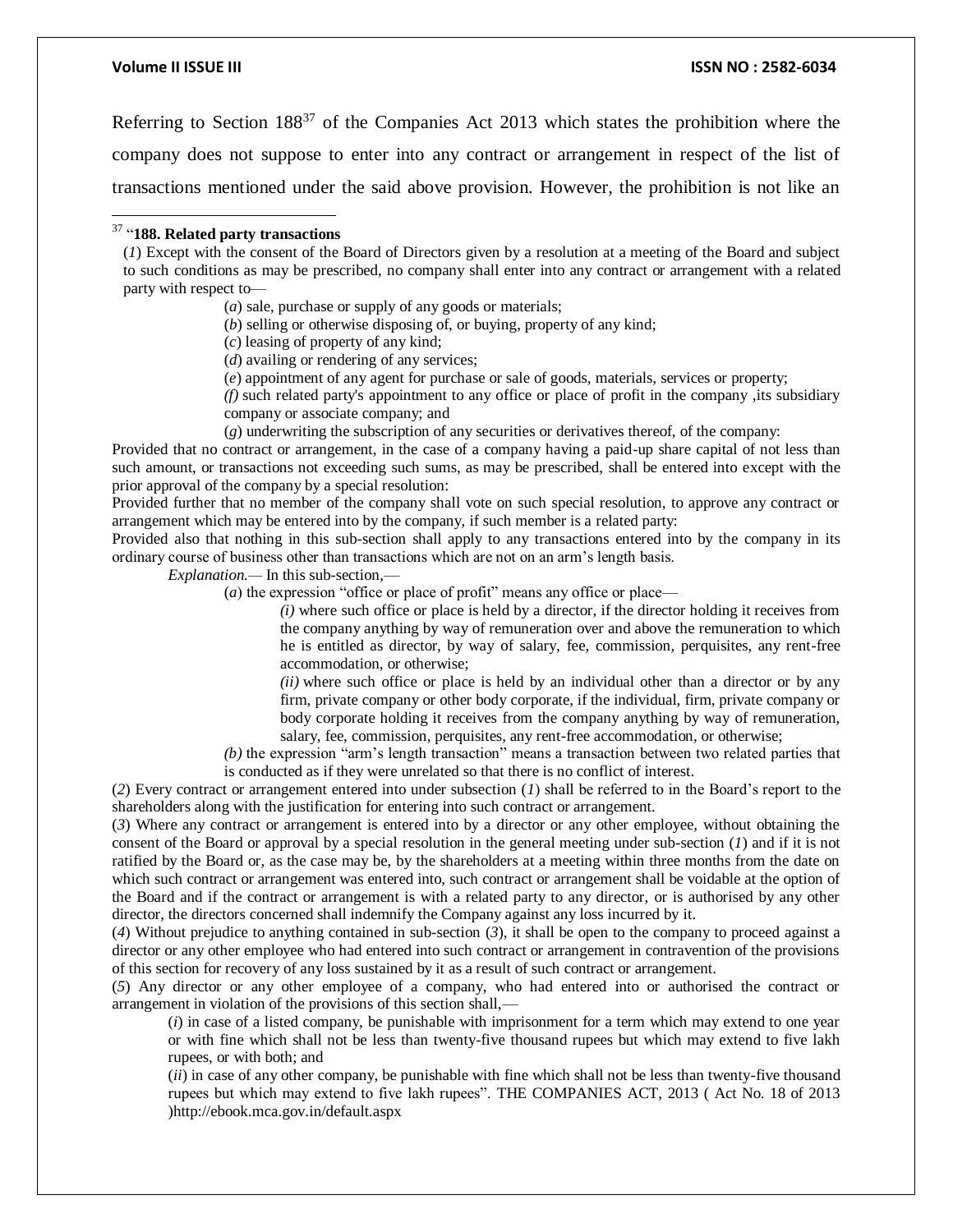absolute ban. The section stipulates certain circumstances within which such transactions are regulated. No related party transaction can take place lawfully without the consent and previous approval of the company's Board of Directors. "Further, a resolution must be passed by the Board to accept such a transaction and the person who is related, not allowed to vote in a proceeding. Rule 15 of Companies (Meeting of Board and its Powers) Rules 2014 also mentioned about this requirement"<sup>38</sup>.

Analysing the Chanda Kochhar matter and related party transaction there was no doubt and even strong shreds of evidence seen how that transaction is related. As per sec 2(76) clause 7 of Companies act, it is stated that "advice a director is accustomed to act". Here Ms Chanda Kochhar not related to videcon group by any relationship but since seeing the relationship of her spouse with the videcon group and the instances stated where how the loan amount approved to debt-ridden group shows the indirect relationship and interest of her approving such huge loan. As there was also an element of quid pro quo in approving the loan which at stretch make this whole transaction as "related party transaction" as per my understanding and pieces of evidences of the referred case.

### **5.2 UNDER THE LENSE OF CONFLICT OF INTEREST :**

Conflict of interest creates circumstances where one is mangled between one's professional duties and one's personal interests, in making a business decision. To protect the interest of various stakeholders, law monitors the conduct of directors by imposing certain duties, which by and large reduces the chance of bargain the interest of the company. "There are multifold duties imposed on directors under this core principle that directors should always work with full of honestly and with reasonable care and caution considering the knowledge and experience that they have" $39$ .

Conflicts of interest are at the core of most corporate governance controversies, whether they are related to big-ticket acquisitions, unreasonable CEO pay, related party transactions or hiring and firing. Conflicts of interest are hardwired to widely held companies where the owners or

<sup>38</sup> *Gautami* Supra note 35.

<sup>39</sup> Aarati Krishnan, *All you wanted to know about conflict of interest,*The Hindu, (April 16, 2018) available at [https://www.thehindubusinessline.com/opinion/columns/slate/all-you-wanted-to-know-about-conflict-of](https://www.thehindubusinessline.com/opinion/columns/slate/all-you-wanted-to-know-about-conflict-of-interest/article23563094.ece)[interest/article23563094.ece](https://www.thehindubusinessline.com/opinion/columns/slate/all-you-wanted-to-know-about-conflict-of-interest/article23563094.ece) visited on December 11,2020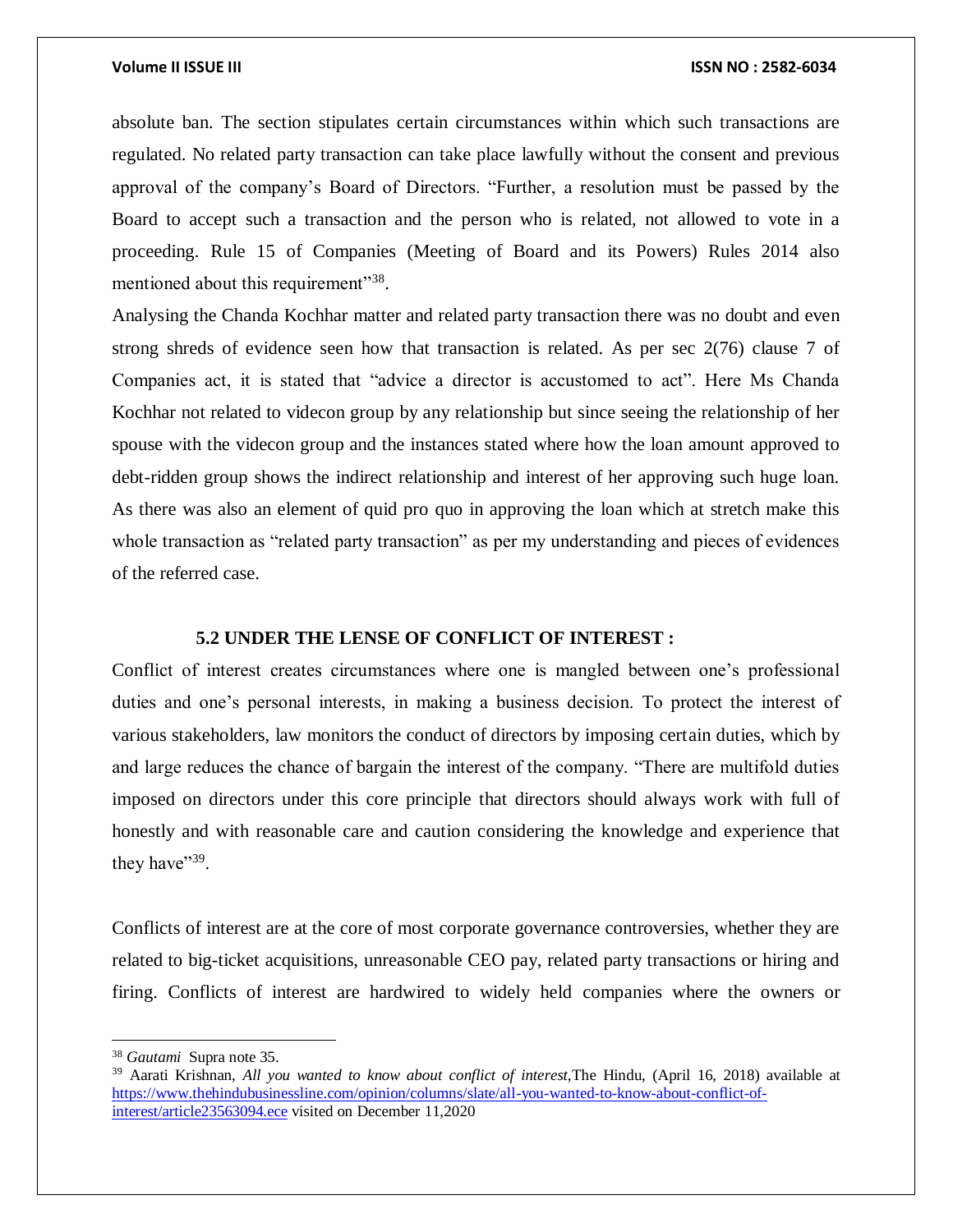$\overline{a}$ 

### **Volume II ISSUE III ISSN NO : 2582-6034**

shareholders entrust their decision-making powers over a company to a high-grade set of top managers who then make all the important or essential business decisions on their behalf. Governance mechanisms include independent directors on the Board, or a nomination and remuneration committee is put in a situation where they mainly check such conflicts of interest.

Conflicts of interest are quite extensive in the financial world, be it for distributors who draw substantial commissions from financial products they sell, or advisers who possess personal positions in the stocks they extensively recommend.

If one is an investor, then he should be aware of the conflicts of interest that advance large whenever one deals with a market player or intermediary. But then, conflict of interest situations arises almost in every dimension of our daily life, be it the doctor who receive expensive gifts from pharmaceutical companies, a police officer who accepts benefits from corrupt people or a school-teacher who runs costly tuitions. The only possible way to dealt such a situation is to insist on adequate disclosures.

We all face conflicts of interest at one time or another. If one face such a situation, it is recommended to disclose it as early as possible.

In this matter and referring to "facts of the case"<sup>40</sup> and the interest involved in the transaction what I concluded that:

- 1) As per the Reserve Bank of India (RBI) Master Circular- "Loans and Advances Statutory and Other Restrictions<sup>"41</sup>, it mentioned certain regulatory restrictions which stated that loans and advances should not be granted to relatives of a bank's chairman/managing director or other directors, etc without the prior approval or permission of the board of directors of the bank.
- 2) Further referring to the Securities and Exchange Board of India (SEBI), all directors and key managerial personnel of listed companies should disclose or mention any "conflict of interest" in any transactions implemented by the company.

<sup>40</sup>Harini Daliparthy& Suchit Patel, *Non-Disclosure of Conflict of Interest – Allegations In Ms. Chanda Kochhar's Case* available at [http://www.theindianlawyer.in/blog/2018/10/06/non-disclosure-conflict-interest-allegations-ms](http://www.theindianlawyer.in/blog/2018/10/06/non-disclosure-conflict-interest-allegations-ms-chanda-kochhars-case/)[chanda-kochhars-case/](http://www.theindianlawyer.in/blog/2018/10/06/non-disclosure-conflict-interest-allegations-ms-chanda-kochhars-case/) visited on December 11,2020

[Master Circular DBOD.No.Dir. BC.16/13.03.00/2014-15 dated July 1, 2014](https://www.rbi.org.in/Scripts/NotificationUser.aspx?Id=9024&Mode=0) [2.2.2]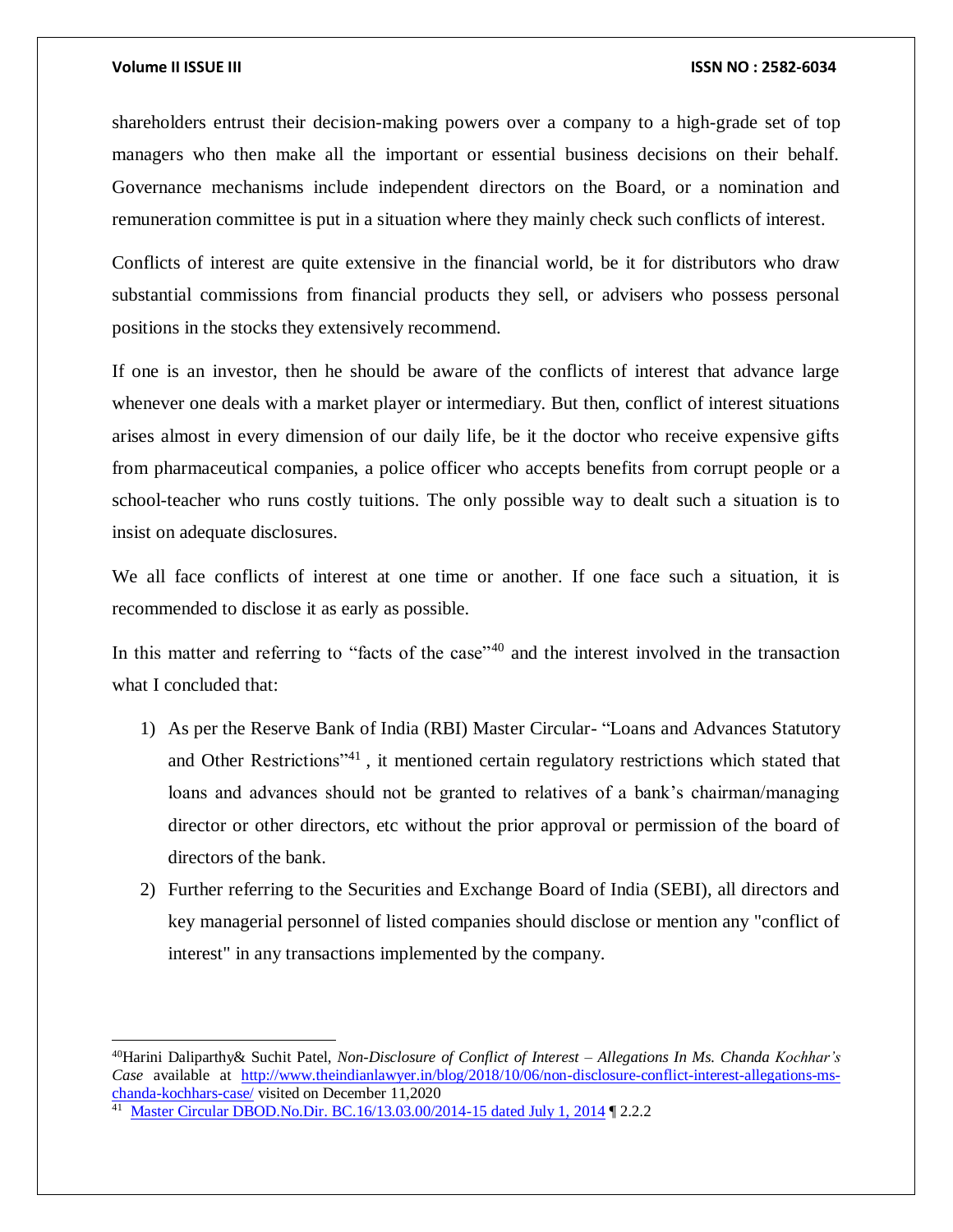Here, in this case, Ms Chanda Kochhar failed to disclose or fail to mention the conflict of interest, if any, concerning transactions between Videocon Group and NuPower Renewables.

# **5.3 UNDER THE LENSE OF CRIMINAL OFFENCES<sup>42</sup>:**

As CBI lodge the case of criminal conspiracy and cheating against the Ms Chanda Kochhar. So, to review these provision and the acts involve raises the number of questions regarding the conspiracy between the Ms Chanda Kochhar and her spouse and videcon group. In this matter **as this still in process of an investigation** but the circumstances and evidence in the news prove the certain clear intention of the conspiracy between this group and lead to loss to the public.

As it is held in the case of "**Mohd Usman Mohd Hussain Maniyar v State of Maharashtra"**<sup>43</sup> that offence under section 120B IPC the prosecution need not prove that conspirators expressly agreed to do or cause to be done the illegal act the agreement may be proved by necessary implication, the surrounding circumstances and the acts of parties.

Further referring to the case of "**R K Dalmia v Delhi administration"**<sup>44</sup>held that it is not necessary that each member of a conspiracy must know all the details of the conspiracy.

Even honourable Supreme Court stated in the case of "**Shivanarayan Laxminaryan Joshi v State of Maharashtra**<sup>" 45</sup> that conspiracy is always hatched in secrecy and it is impossible to adduce direct evidence of the same. The offence can only be proved largely from the inferences drawn from acts of illegal omission committed by the conspirators in pursuance of a common design. Here in this case even if there are no direct evidence but the whole circle of approving the loan and in returns benefits shows the instances of conspiracy and cheating.

 $42$  Cheating and Criminal Conspiracy charges framed by the CBI

 $43$  1981 3 SCR 68

<sup>44</sup> 1963 1 SCR 253

<sup>45</sup> 1980 2 SCC 465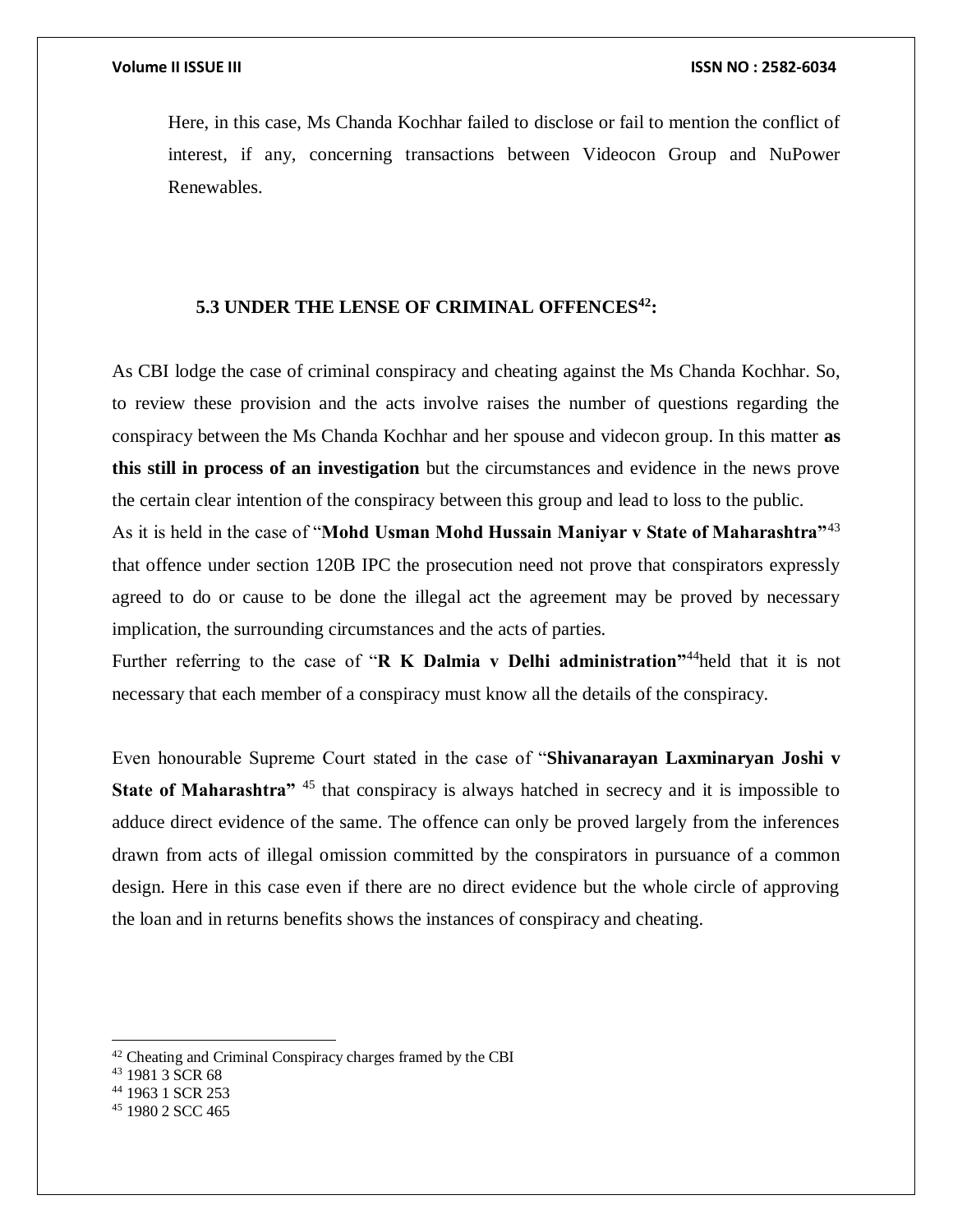The observation made by the court in the case of "**State of Madhya Pradesh Vs. Sheetla Sahai** and Others<sup>"46</sup> regarding the decision taken collectively by various authorities which were ad idem in their view in the decision-making process, instances suggest that authorities abused their position or took the decision to cause any wrongful gain to themselves or a third party or for causing wrongful loss to State or to provide pecuniary advantage without any public interest.

Same circumstances arise in this situation as authorities used position to approve the loan and receive indirect benefits which not only provide a pecuniary advantage to Ms Chanda Kochhar but also a loss to the public at large.

# **VI. CONSEQUENCES :**

# **Chanda Deepak Kochhar v. ICICI Bank Ltd<sup>47</sup>**

In this case following issues raised before Bombay High Court:

- 1. Whether ICICI is an authority under Article 12 of the Indian constitution?
- 2. Whether approval of RBI regarding termination is justiciable?
- 3. Implications of [Section 35B \(1\) \(b\)](https://indiankanoon.org/doc/855330/) of the Act also challenged.
- 4. Whether removal of Ms Chanda Kochhar from CEO of ICICI bank would be considered under the term termination for a cause?

As per the case, Bombay High court referred these issues and held that

ICICI is a private bank. It is regulated by its Board of Directors (BOD) and not established under any statutory instrument. Even bank is not receiving any funds from the Government. Honourable Bombay High Court referred the case **M/s. Ruchi Soya Industries Ltd. & Ors. V/s. IDFC Bank Ltd. & Ors<sup>48</sup>** and held that ICICI is not an Authority (other authorities) under [Article 12](https://indiankanoon.org/doc/609139/) of the Constitution of India.

 $\overline{\phantom{a}}$ 

 $46(2009)$  3 Supreme Court Cases (Cri) 901

<sup>47</sup> Supra note 4

<sup>48</sup> *(2017) SCC OnLine Bom. 4252*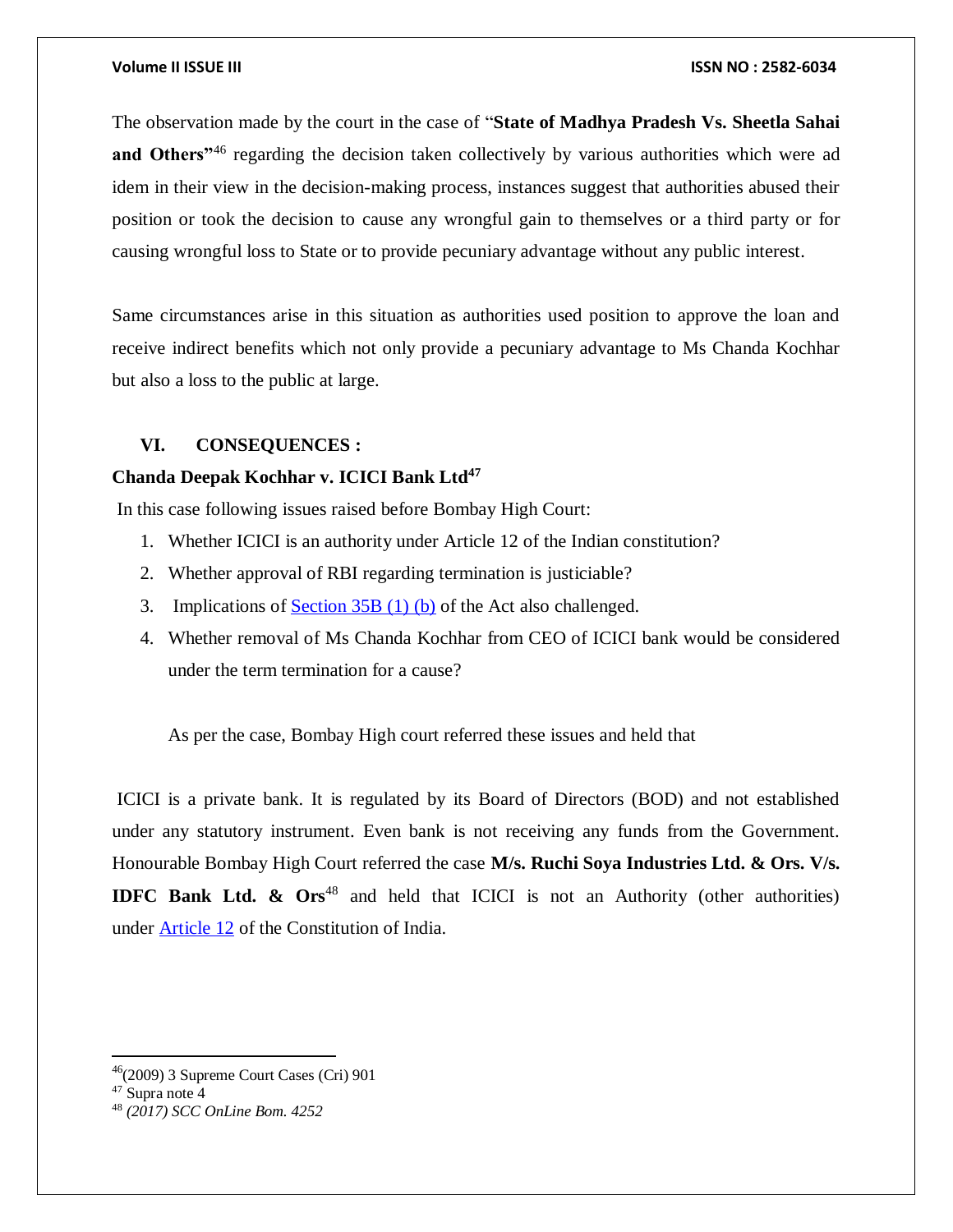[The Banking Regulation Act](https://indiankanoon.org/doc/1129081/) of 1949 is enacted to supervise and regulate commercial banking. [This Act](https://indiankanoon.org/doc/1129081/) empowers the Reserve Bank<sup>49</sup> to issue directives to the banks, regulate the shareholding and the working of banks in the interest of banking policy. RBI issues directions or indications to the banks under the Act in furtherance of economic and banking policy. The core idea behind the conferment of power on the Reserve Bank is the interest of banking policy. Banking companies such as ICICI have the right to conduct their own affairs, here Reserve bank ensures that their activities will not affect the economy in general. The directives issued by the Reserve Bank are in the realm to achieve larger policy goals.

Referring to [Section 35B \(1\) \(b\)](https://indiankanoon.org/doc/855330/) which is also enacted with the same object or in the same line of thought, that is to ensure that the actions of a bank do not have any adverse impact on the banking.

Court referred the case "**Federal Bank Ltd. vs. Sagar Thomas and Others"**<sup>50</sup> where the question related to the proposal for termination of an employee is received from the employer bank and court held that the Reserve Bank looks at it from the perspective of its impact on general banking. Here also Proposal of referring that matter to RBI is not to scrutinized in the context of a service contract or it does not uphold or, adjudicate or decide the rights of the parties inter se, but only focuses on the consequences of the proposed action of the employer bank. ICICI has its own Code of Business Conduct and Ethics. This Code of ethics regulates its employees, officers and directors. This code deals with issues such as conflicts of interest, personal investments, workplace responsibilities, duties of directors, disciplinary procedures. "The appointment of the Petitioner from time to time is with the resolutions of the Board of ICICI and under the resolution, appointments have been made wherein salaries, per-requisites, a bonus has been fixed<sup>"51</sup>. Therefore the relationship between the Petitioner i.e. Ms Chanda Kochhar and the ICICI Bank is governed by the contract of terms of the resolution and orders passed by the ICICI. The services of the Petitioner are in terms of the matter of the contract of service with ICICI. Court dismisses the writ petition.

<sup>&</sup>lt;sup>49</sup> The Reserve Bank, constituted under the **Reserve Bank of India Act**, termed as Central Bank exercising supervisory and regulatory powers or act as banker's bank.

<sup>50</sup> (2003)10 SCC 733

<sup>51</sup> Supra note 43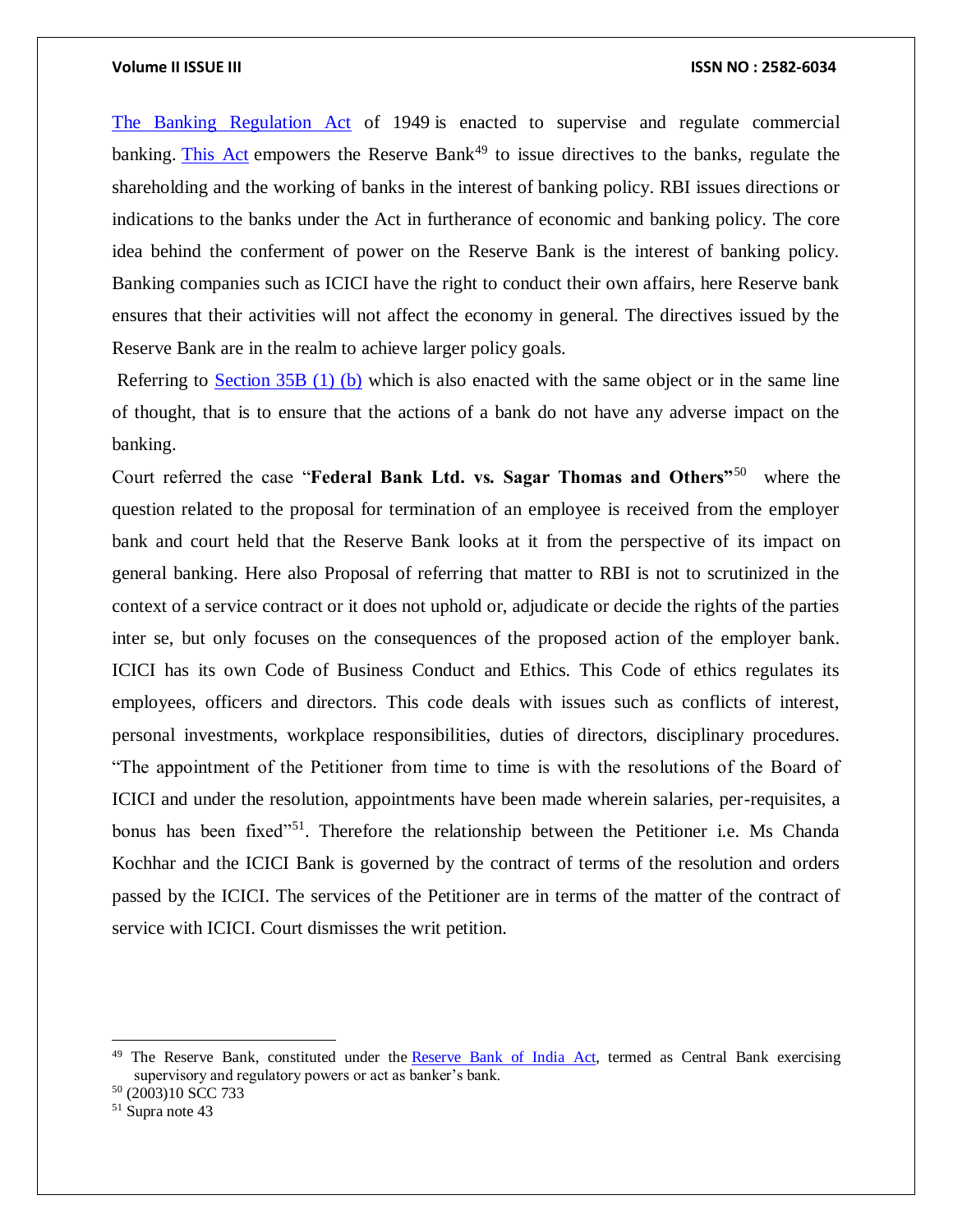**This was appealed before honourable Supreme Court** by the Ms Chanda Kochhar regarding the issue that termination of her from MD and CEO of ICICI bank was informed months after Bank approved her voluntary resignation in October 2018. She basically claimed her Termination from service, "illegal, untenable and unsustainable in law<sup>52</sup>".

Supreme Court refused to interfere in this matter of Bombay High court by stating that it comes under the realm of private banks and employee.

### **VII. CONCLUSION**

 $\overline{\phantom{a}}$ 

India considered as one of the growing economy and the biggest market in the coming years. To accomplish this objective we need a strong economy at each level inclusive but not exhaustive of administrative framework, policy framework and legal framework. However the existing loopholes have paved way for widened spectrum of scams and frauds which in result has weakened this ultimate objective of economy growth.

Since 2010, the wave of 2G scam till present, we have witnessed the celebrated scams of business tycoons not limited to Nirav Modi, Vijay Malaya, Ms Chanda Kochhar. It has not only affected the banking structure but at present is also affecting the economy at large scale as it is reflecting bad reputation of our country at the global level and also affecting the general public as they lost faith in the government structure and even banking system. People start questioning their decisions of saving in banks, purchasing bonds, securities or any mode of banking due to the number of scams we all are facing. This arises the situation where our country people have no trust then how people across the globe will invest in our country. This era of globalization where boundaries are blurred but these frauds just built the "Great Wall of China" in our country in the field of investment or building a strong economy or fulfilling the objective of one of the biggest economic market.

Ms Chanda Kochhar matter which yet to decided, an eye-opening for our country. The women which shows the power of believing in oneself or who is women empowerment model in it shaken not only our own country but the whole world. This scam took place around 2008-2012, exposed in the year of 2016 but charges framed in the year of 2019 which not only raised trust

<sup>52</sup> *Chanda Kochhar sacking: SC declines to interfere with Bombay HC order*, The Indian Express, December 2, 2020 available at [https://indianexpress.com/article/business/banking-and-finance/sc-rejects-chanda-kochhars](https://indianexpress.com/article/business/banking-and-finance/sc-rejects-chanda-kochhars-appeal-against-sacking-as-icici-bank-ceo-7075121/)[appeal-against-sacking-as-icici-bank-ceo-7075121/](https://indianexpress.com/article/business/banking-and-finance/sc-rejects-chanda-kochhars-appeal-against-sacking-as-icici-bank-ceo-7075121/)